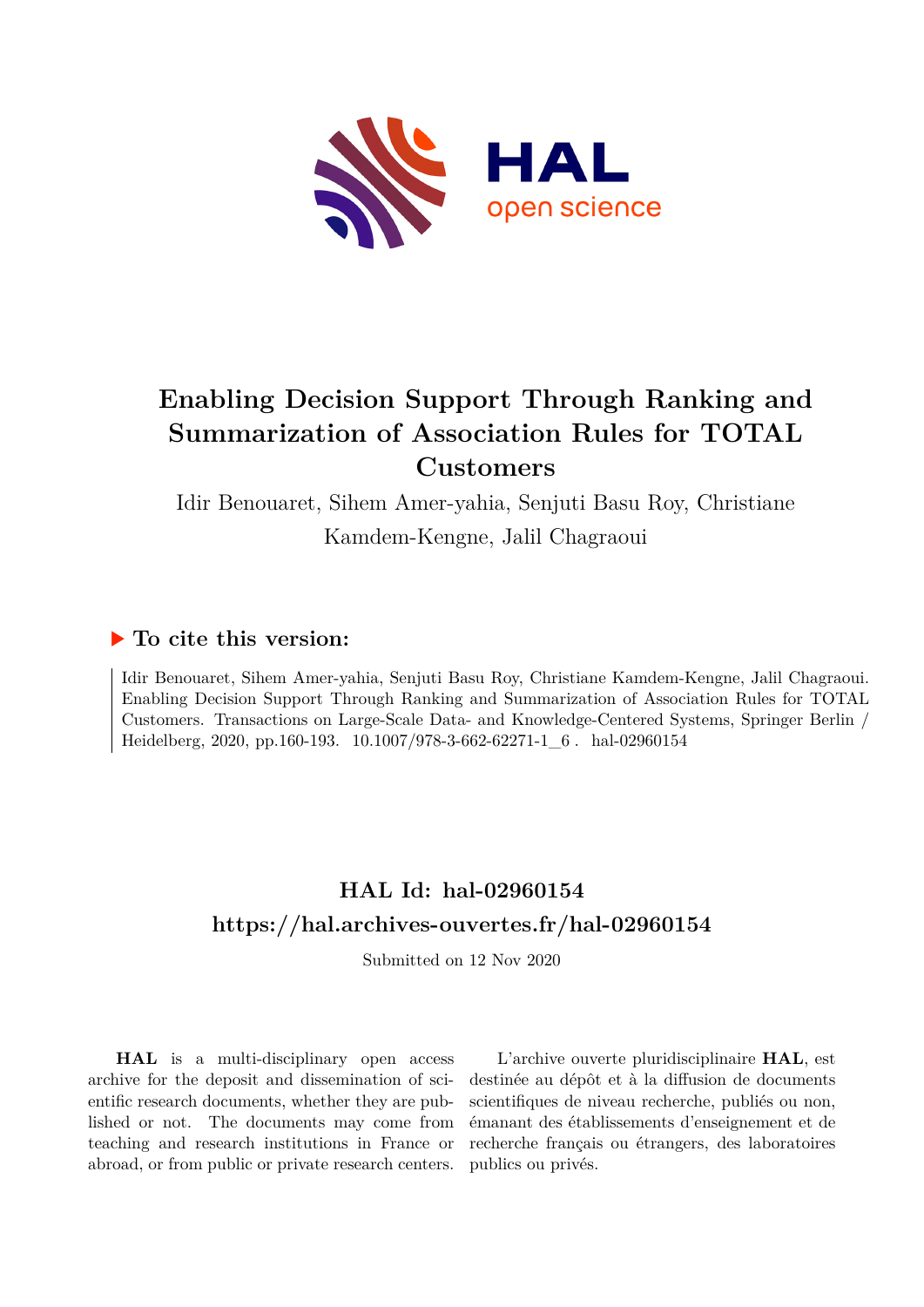# Enabling Decision Support Through Ranking and Summarization of Association Rules for TOTAL Customers

Idir Benouaret<sup>1</sup>, Sihem Amer-Yahia<sup>1</sup>, Senjuti Basu Roy<sup>2</sup>, Christiane Kamdem-Kengne<sup>3</sup>, and Jalil Chagraoui<sup>3</sup>

> <sup>1</sup> CNRS, Univ. Grenoble Alpes, Grenoble, France fname.lname@univ- grenoble-alpes.fr?  $^{\rm 2}$  New Jersey Institute of Technology Neward, NJ, USA senjutib@njit.edu <sup>3</sup> TOTAL fname.lname@total.com

Abstract. Our focus in this experimental analysis paper is to investigate existing measures that are available to rank association rules and understand how they can be augmented further to enable real-world decision support as well as providing customers with personalized recommendations. For example, by analyzing receipts of TOTAL customers, one can find that, customers who buy windshield wash, also buy engine oil and energy drinks or middle-aged customers from the South of France subscribe to a car wash program. Such actionable insights can immediately guide business decision making, e.g., for product promotion, product recommendation or targeted advertising. We present an analysis of 30 million unique sales receipts, spanning 35 million records, by almost 1 million customers, generated at 3,463 gas stations, over three years. Our finding is that the 35 commonly used measures to rank association rules, such as Confidence and Piatetsky-Shapiro, can be summarized into 5 synthesized clusters based on similarity in their rankings. We then use one representative measure in each cluster to run a user study with a data scientist and a product manager at TOTAL. Our analysis draws actionable insights to enable decision support for TOTAL decision makers: rules that favor Confidence are best to determine which products to recommend and rules that favor Recall are well-suited to find customer segments to target. Finally, we present how association rules using the representative measures can be used to provide customers with personalized product recommendations.

Keywords: Data Mining · Association Rules · Recommendation.

# 1 Introduction

Association rule mining [1] is one of the most frequently used techniques to analyze customers' shopping behavior and derive actionable insights to enable

<sup>?</sup> Our work is funuded by a grant from TOTAL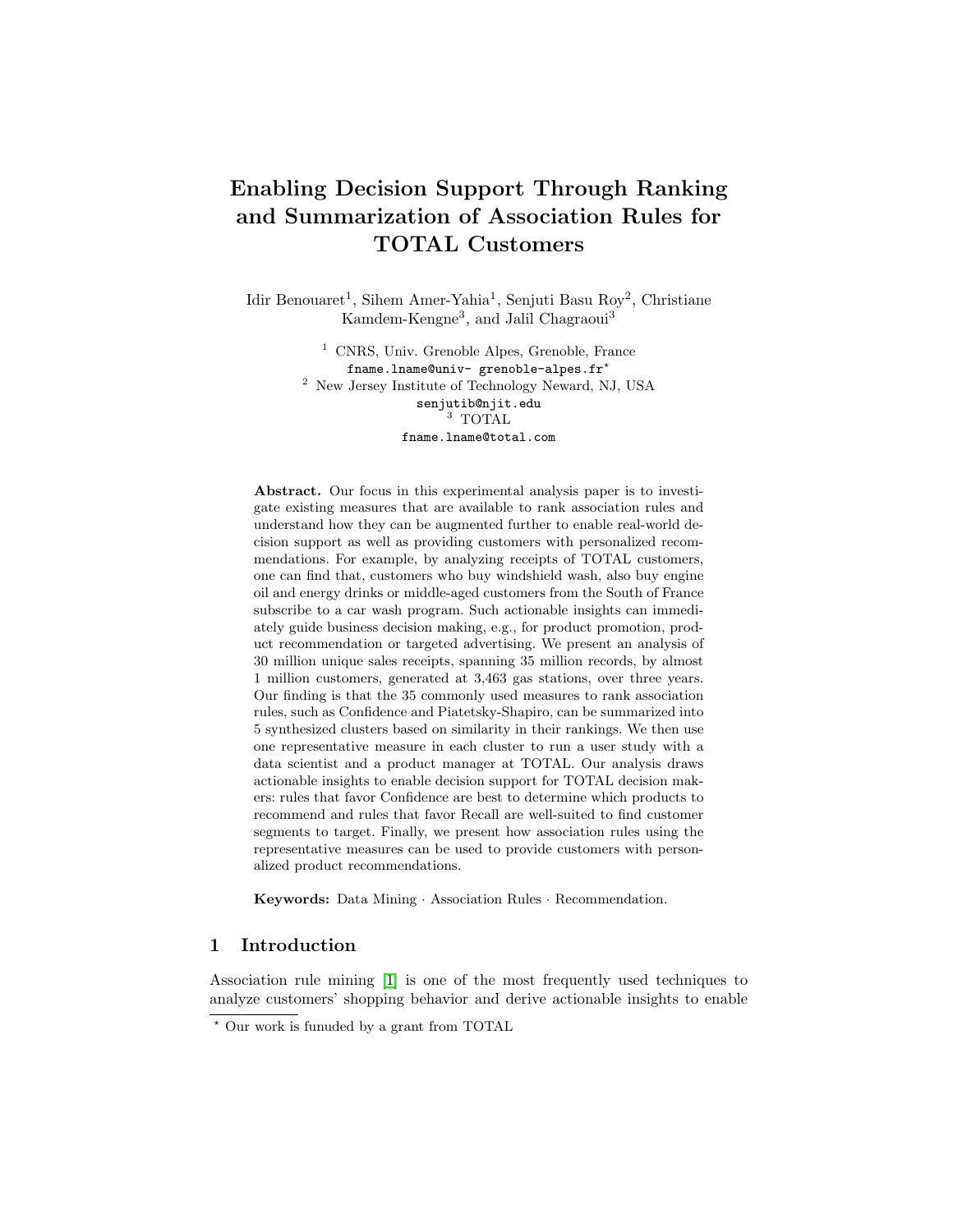decision support. Like many others in the retail industry, marketers and product managers at TOTAL conduct regular studies of customer preferences and purchasing habits. The goal of those studies is to determine two main decisions: which products to bundle together in a promotional offer and which customers to target. Those studies usually focus on unveiling the interest of customers for specific products or categories (e.g., tire service, gas, food) or the behavior of pre-defined customer segments. However, when the underlying dataset is extremely large, such as the one we use for our analysis from TOTAL (30 million receipts spanning 35 million records), it can create an explosion of association rules; therefore one has to make use of existing ranking measures of association rules, such as, Support, Confidence, Piatetsky-Shapiro, Lift, etc to rank the rules. Even after that, as there exists many ranking measures (as many as  $35$ ) [4,12], there may not be enough guideline to understand which ranking measure is to be leveraged for what types of decision making task, unless these ranking measures are further summarized.

To address that, we leverage the power of association rule mining and ranking measures for marketers to extract actionable insights from large volumes of consumer data. To make the outcome tightly aligned with the practitioners need, our workflow consists of the following 4 steps: Step 1: We empower nonscientist domain experts with the ability to express and analyze association rules of interest. Step 2: we summarize the ranking measures into a set of synthesized clusters or groups. The outcome of this process is a 5 synthesized clusters (or groups) that summarize the ranking measures effectively. Step 3: We allow the domain expert non-scientists to provide feedback on the synthesized clusters. Step 4: We show how this process can *provide actionable insights and enable* decision support for virtually any customer segment and any product. Our analysis shows: rules that favor Confidence are best to determine which products to promote and rules that favor Recall are well-suited to find customer segments to target.

To the best of our knowledge, this work is the first to run a large-scale empirical evaluation of insights on customer purchasing habits in the *oil* and *qas* retail domain. We summarize our contributions as follows : (i) a reproducible methodology for experimenting with different association rule ranking methods; (ii) several insights on real large-scale datasets; (iii) how to use association rules and interestingness measures in computing recommendations.

#### 1.1 Empowering domain experts

When analysts seek to determine which products to run a promotion for or which customers to target, they conduct small to medium-scale market analysis studies. Such studies are expensive, time-consuming and hardly reproducible. We use association rule mining to unveil valuable information about any customer segment and any product. Our collaboration with analysts at TOTAL resulted in the formalization of two kinds of purchasing patterns: those representing associations between a set of products and a single product (customers who wash their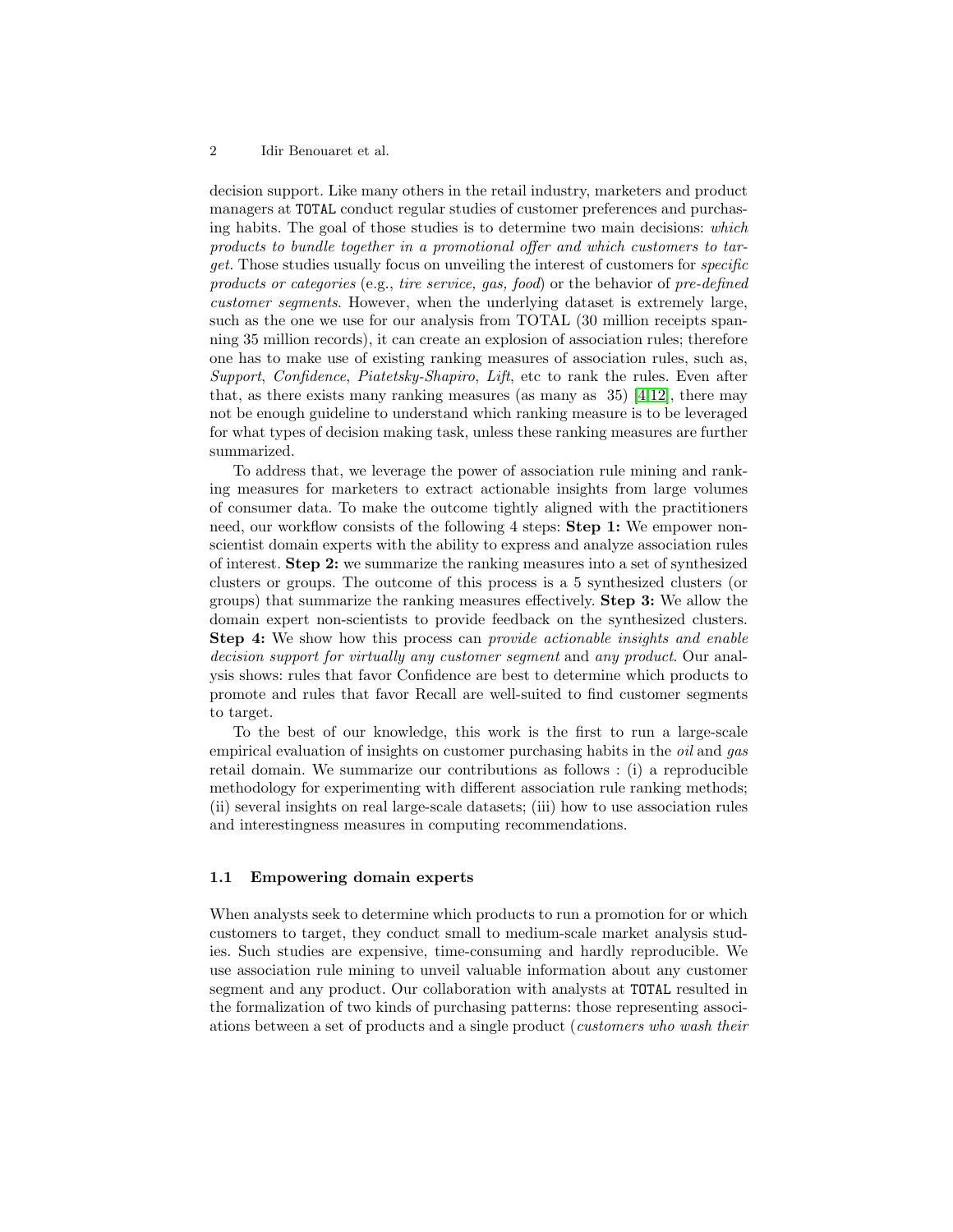cars and purchase wipes also purchase a windshield washer), and those associating customer segments to a product category (young customers in the south of France who frequently wash their cars).

Our dataset contains 30 million unique receipts, spanning 35 million records, generated at by 1 million customers at 3,463 gas stations , over three years (from January 2017 to December 2019). The ratio 30/35 is due to the fact that, unlike in regular retail such as shopping grocery stores [12], most customers at gas stations purchase gas only, and a few purchase additional products such as car wash, drinks and food items.

Based on our initial discussion with TOTAL analysts, we propose two mining scenarios to capture desired purchasing patterns. The goal is to help analysts who are not necessarily tech-savvy, express their needs. In the first scenario, prod assoc, the analyst specifies a target product and expects rules of the form set of products  $\rightarrow$  target product. In the second scenario, demo assoc, the analyst specifies a target product category and expects rules of the form *customer seq* $ment \rightarrow category$ , i.e. customers who purchase products in that category. Each scenario requires to ingest and prepare data as a set of transactions. The transactions are fed to  $jLCM$  [16], our open-source parallel and distributed pattern mining algorithm that runs on MapReduce [13], to compute association rules. To cope with the skewed distribution of our transactions,  $jLCM$  is parameterizable and is used to mine per-item top-k itemsets.

#### 1.2 Ranking and summarization of association rules

Regardless of the mining scenario, the number of resulting rules can quickly become overwhelming. As an example, for a single target product: TOTAL wash and with a 1,000 minimum support, jLCM mines 4,243 frequent rules of the form set of products  $\rightarrow$  TOTAL wash. Out of these, 805 have a Confidence of 50% or higher. Table 1 shows a ranking of the top-5 rules for the product category Lubricants and the top-5 rules for the product Coca Cola, sorted using 2 different interestingness measures proposed in the literature [4]. Given the rule  $A \rightarrow B$ , Confidence is akin to precision and is defined as the probability to observe  $\beta$ given that we observed A, i.e.,  $P(\mathcal{B}|\mathcal{A})$ . Piatetsky-Shapiro [22] combines how  $A$  and  $B$  occur together with how they would if they were independent, i.e.,  $P(A\mathcal{B}) - P(A)P(\mathcal{B})$ . Recall is defined as the probability to observe A given that we observed  $\beta$ . Clearly, different measures yield different rule rankings for both prod assoc and demo assoc.

To ease the burden on analysts, we propose to examine the rankings induced by existing measures (exactly 35 measures [4] ) and attempt to reduce them based on similarities in rankings. We run our measures to rank association rules for 228 representative products in prod assoc and for 16 representative product categories in demo assoc. In each case, we use hierarchical clustering to summarize or group the rule rankings based on their similarities (we use multiple list similarities to compare rankings). Our finding is that existing measures can be clustered into 5 similar synthesized groups regardless of the mining scenario. The clusters we obtained are summarized in Table 3. They differ in their emphasis on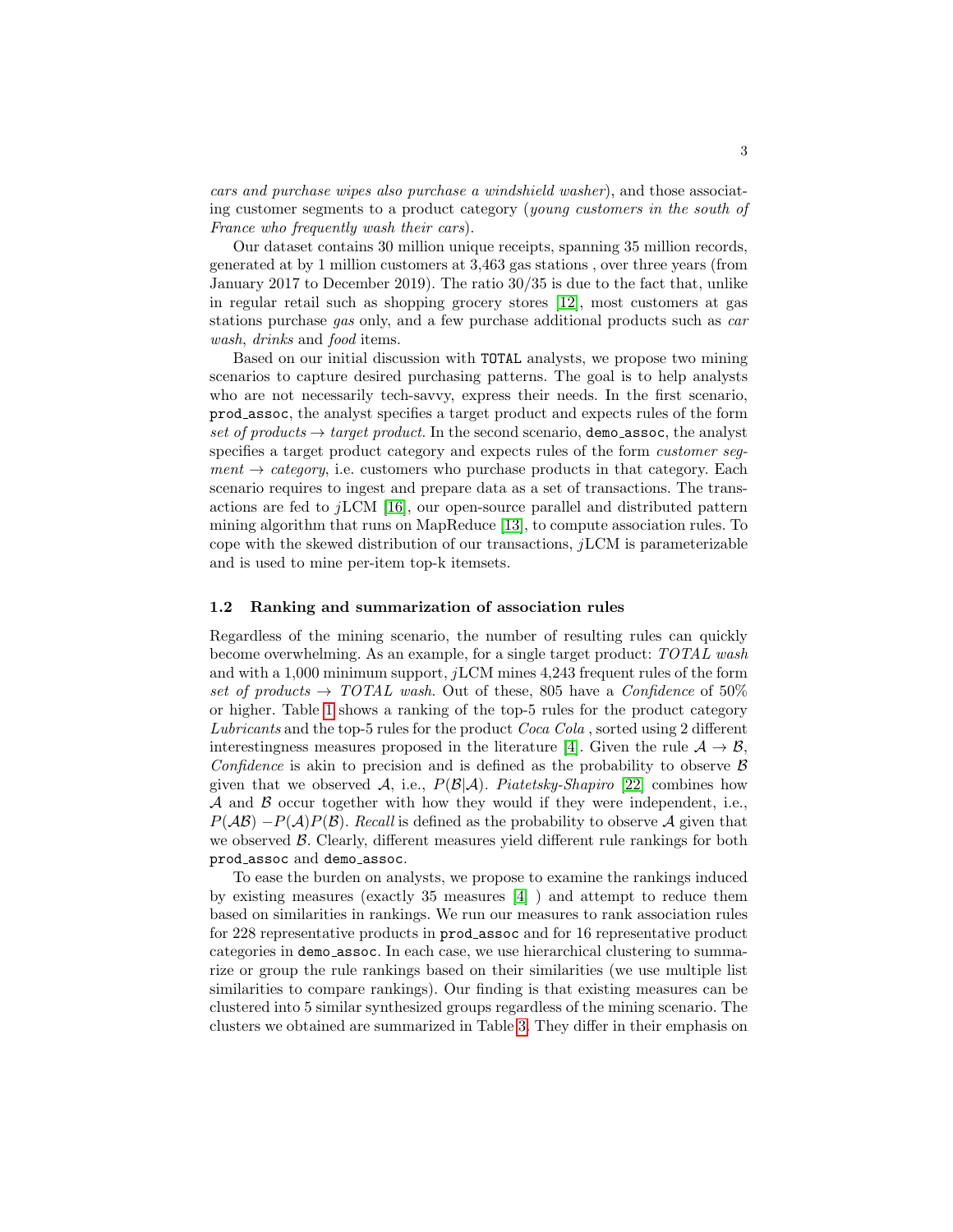Table 1. Top-5 demographics association rules, Top-5 products association rules, according to different interestingness measures. For demo assoc, rules are denoted {age, gender, region $\} \rightarrow target \; category.$  Product category was translated to English, French regions were left unchanged. For **prod\_assoc**, rules are denoted {set of products}  $\rightarrow$ target product. Products were translated to English.

| by confidence                                                                                                                  | by Piatetsky-Shapiro [22]                           |
|--------------------------------------------------------------------------------------------------------------------------------|-----------------------------------------------------|
| $\{50\n-65, M, He-de-France\} \rightarrow Lubricants$                                                                          | $\{50\n-65, M, *\} \rightarrow \textit{Lubricants}$ |
| $\{50\n-65, *, \nHe-de-France\} \rightarrow \nLubricants   \{*, M, \nHe-de-France\} \rightarrow \nLubricants$                  |                                                     |
| $\{> 65, M, \text{lle-de-France }\}\rightarrow \text{Lubricants} \{*, *, \text{lle-de-France }\}\rightarrow \text{Lubricants}$ |                                                     |
| $\{> 65, M, *\} \rightarrow \textit{Lubricants}$                                                                               | $\{*, F, *\} \rightarrow \textit{Lubricants}$       |
| $\{50-65, M, Hauts-de-France\} \rightarrow Lubricants$                                                                         | $\{*, M, *\} \rightarrow \textit{Lubricants}$       |
| $\{Bbg\ chips, Ham\ sandwich\} \rightarrow Coca\ Cola$                                                                         | $\{Coffee\} \rightarrow Coca Cola$                  |
| {Cheese sandwish, Bbq chips } $\rightarrow$ Coca Cola                                                                          | ${Face Peche } \rightarrow Coca Cola$               |
| $\{Bbq \; chips, Salted \; chips \} \rightarrow Coca \; Cola$                                                                  | $\{Insulated\ bottle\} \rightarrow Coca\ Cola$      |
| ${Chicken \; sandwich, Salted \; chips \; } \rightarrow Coca \; Cola$                                                          | $\{ Mars \ legend \} \rightarrow Coca \ Cola$       |
| ${Chicken \; sandwich, Bbg \; chips} \rightarrow Coca \; Cola$                                                                 | $\{Snickers\} \rightarrow Coca\ Cola$               |

Confidence and Recall. In the case of prod\_assoc, we observe high Confidence and low Recall for  $G_1$  which contains 18 measures among which Lift, and for  $G_2$ which contains 3 measures among which  $Accuracy. G<sub>3</sub>$  which contains 7 measures among which J-measure, achieves a good tradeoff between Confidence and Recall. G<sup>4</sup> contains 5 measures among which Piatetsky-Shapiro and achieves average Confidence and high Recall.  $G<sub>5</sub>$  contains 2 measures among which Recall and is characterized by the lowest Confidence and highest Recall among all groups. In the case of demo assoc, we observe the same groups  $G_1$  and  $G_2$  with also a high Confidence and low Recall.  $G_3'$  which contains 7 measures among which Klosgen, achieves a good tradeoff between  $\emph{Confidence}$  and  $\emph{Recall.}$   $G_4'$  contains 3 measures among which Two-way support variation and achieves low Confidence and high recall. Finally,  $G'_{5}$  contains 4 measures among which Recall and is characterized by the lowest Confidence and the highest Recall overall.

# 1.3 Gathering feedback

The reduction of the number of interestingness measures to rank rules enabled us to conduct a user study with 2 analysts, one data scientist and one product manager (co-authors of this paper), at TOTAL to address the following question: out of the 5 groups of similar interestingness measures, which ones return actionable rules? Actionable rules are ones that can be used by analysts either to promote products or to find customer segments to target. Our study lets analysts compare 2 (hidden) ranking measures at a time for a given scenario and a given target product or category. Our first deployment was deemed "reassuring" and "unsurprising". A joint examination of the results identified two issues: (1) rules contained many "expected associations", i.e., those resulting from promotional offers that already occurred; (2) many rules were featuring "familiar" items, i.e., frequently purchased ones. After filtering unwanted items such as

<sup>4</sup> Idir Benouaret et al.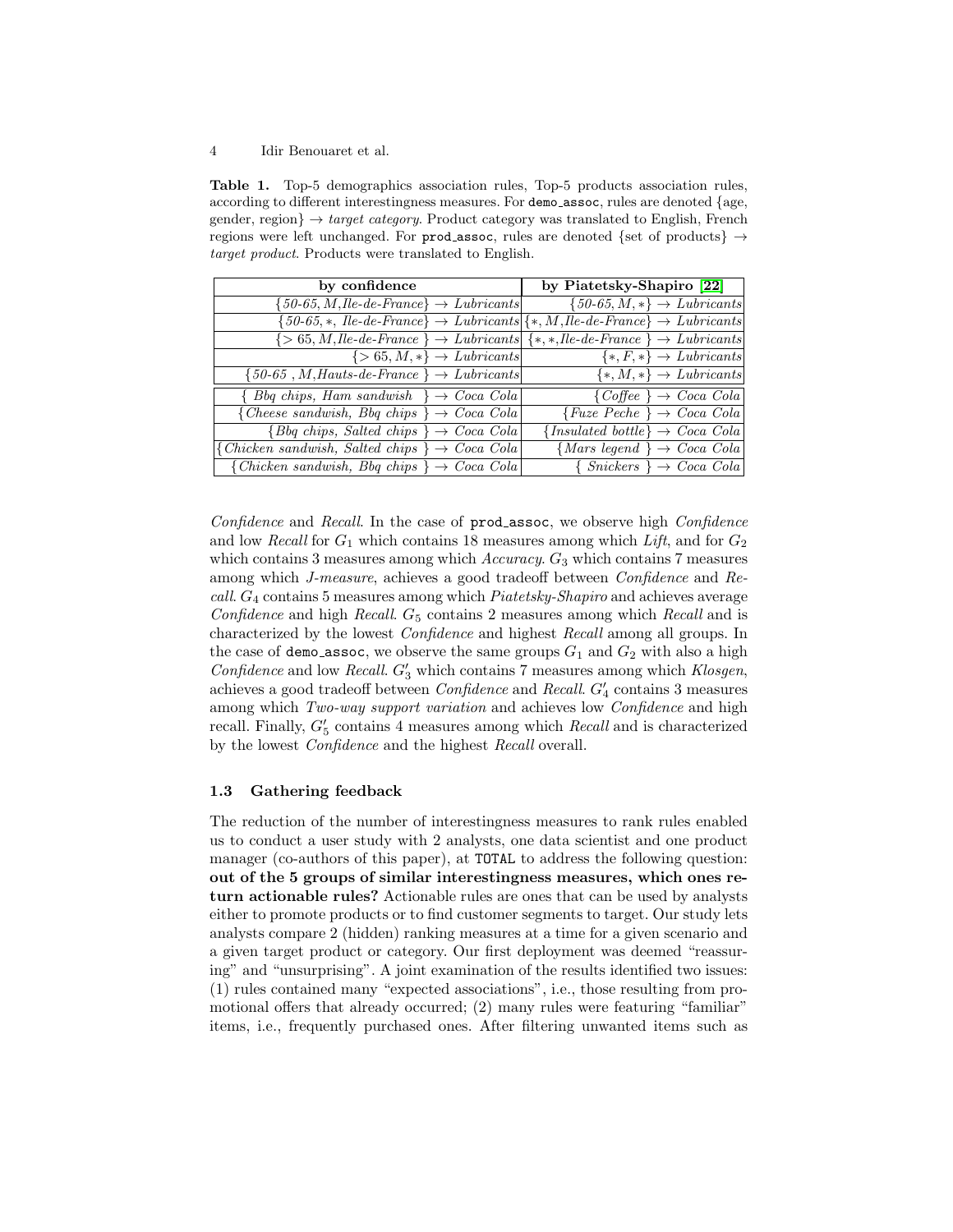gas, plastic bags, etc and offers, we ran a second deployment with our analysts. Their interactions with returned association rules (of the form  $\mathcal{A} \to \mathcal{B}$ , where  $\mathcal{B}$ is a product or a category) were observed and their feedback recorded. This deployment yielded two insights: rankings that favor *Confidence*, i.e.,  $P(\mathcal{B}|\mathcal{A})$ , are best to determine which products to promote while rankings that favor Recall, i.e.,  $P(A|\mathcal{B})$ , are well-suited to find which customer segments to target. Confidence represents how often the consequent is present when the antecedent is, that is,  $P(\mathcal{B}|\mathcal{A})$ , and confidence-based ranking can be used to determine which A products to bundle with a target product  $\beta$  to promote  $\beta$ . Recall represents the proportion of target items that can be retrieved by a rule, that is,  $P(A|B)$ , and recall-based ranking can be used to determine which customer segments  $A$ to target with B.

#### 1.4 Product recommendation

Finally, we show how association rules can effectively be used to perform product recommendation using different interestingness measures. Clustering the overwhelming number of interestingness measures into 5 synthesized clusters enabled us to conduct an offline experiment to test the effectiveness of each cluster of measures to generate accurate product recommendations. We split our data using the available timestamps into a training set (transactions from January 2017 to December 2018) and a test set (transactions from January 2019 to December 2019), i.e., we extract association rules based on past purchases to predict future purchases. The obtained accuracy results are consistent with our clustering as well as the preference of our analysts for measures that favor *Confidence* for product recommendation.

In summary, this paper presents a joint effort between researchers in academia and analysts at TOTAL. We leverage the power of association rule mining and augment them with the power of rule ranking and summarization to guide decision support as well as the ability of performing product recommendation. The rest of the paper could be summarized as follows: The background and the goal of the work are provided in Section 2. Our underlying process using TOTAL datasets is described in Section 3. In Section 4, we describe how we summarize (cluster) interestingness measures based on similarities in rule rankings. These clusters are then evaluated by analysts in Section 5 leading to insightful findings. We discuss how to turn use our findings into product recommendation through association rule ranking in Section 6. The related work is summarized in Section 7. We conclude in Section 8.

# 2 Background and Overall Goal

We describe the TOTAL dataset, the mining scenarios, and interestingness measures used to rank association rules, and finally we state our goal.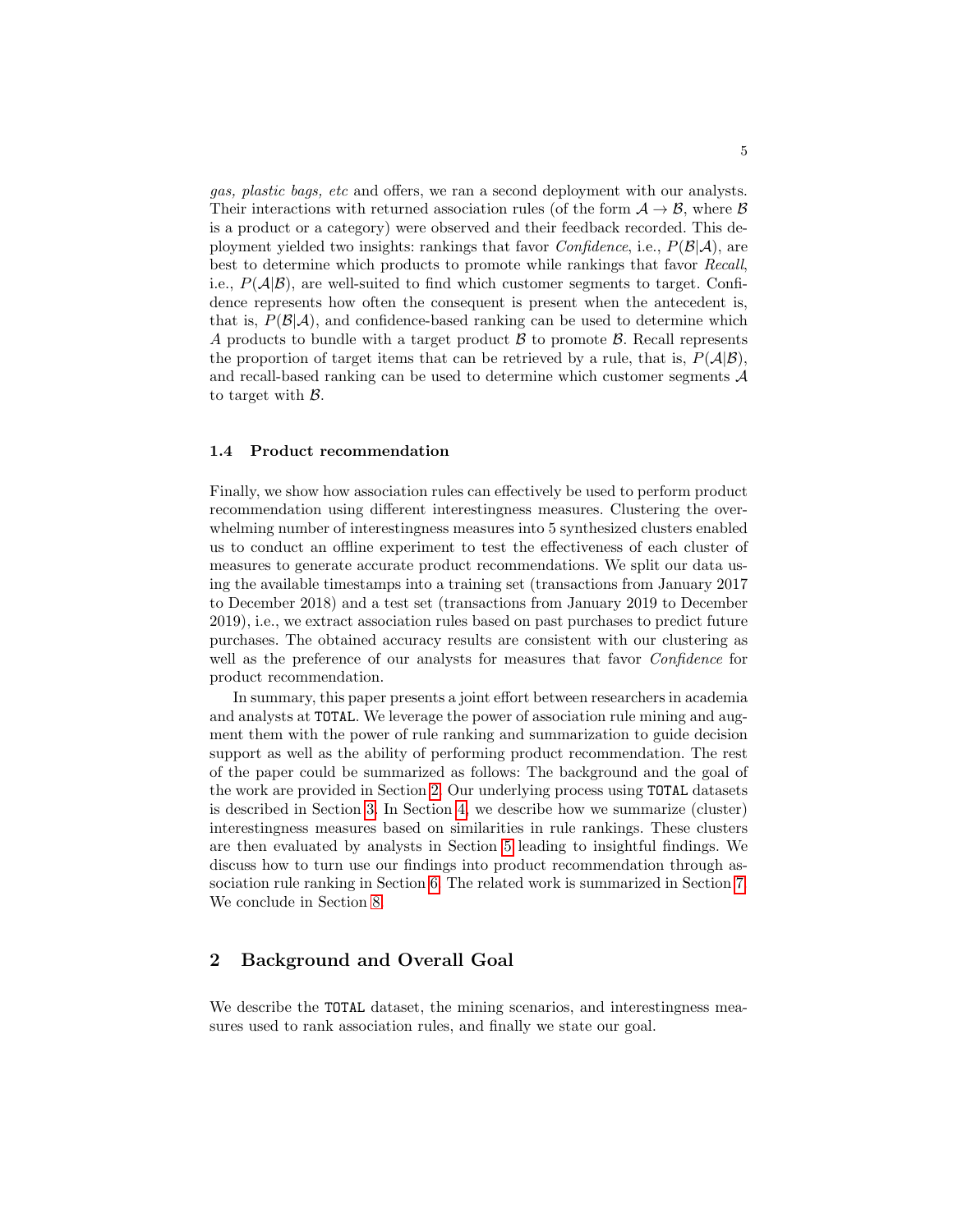#### 2.1 Dataset

Our dataset represents customers purchasing products at different gas stations that are geographically distributed in France, for a period of two years (from January 2017 to December 2018). The dataset  $\mathcal D$  is a set of records of the form  $\langle t, c, p \rangle$ , where t is a unique receipt identifier, c is a customer, and p is a product purchased by  $c$ . The set of all receipt identifiers is denoted  $T$ . Each receipt identifier is associated with a unique customer, and multiple receipt identifiers can be associated with the same customer according to his/her visits to different gas stations. When a customer purchases multiple products in the same visit to a gas station, several records with the same receipt identifier  $t$  are generated.

The complete dataset contains over 30 million unique receipts, spanning 35 million records, generated at 3, 463 gas stations, over three years. The ratio 30/35 in our dataset is due to the fact that, unlike regular retail such as as shopping grocery stores  $[12]$ , most customers at gas stations purchase gas only, and a few of them purchase additional products such as car services (oil change, car wash), drinks and food items.

The set of customers,  $\mathcal{C}$ , contains over 1 million unique records. Each customer has demographic attributes. In this study, we focus on 3 attributes: age, gender and location. The attribute age takes values in  $\{< 35, 35 - 49, 50 65, > 65$  and the attribute *location* admits French regions as values. We use demographics(c) to refer to the set of attribute values a customer c belongs to. For example,  $\{ < 35, F, \text{lle-de-France} \}$  represents a 28 years old *female* from the Ile-de-France region, whom we will refer to as Mary. The attributes are used to form customer segments. Each segment is described by a set of user attribute values that are interpreted in the usual conjunctive manner. For example, the segment {< 35 , ∗, Ile-de-France} refers to young customers from the Ile-de-France region and the segment  $\{> 65, M, Normalie\}$  refers to Senior Male customers from the Normandie region.

The set of products  $P$  contains over 37, 556 entries, out of which 976 have been sold more than a thousand times. Each product  $p$  is associated with a product category. our dataset contains 54 different categories including gas, lubricants, car wash, hot drinks, and sweets. We use  $cat(p)$  to denote the category of a product p.

#### 2.2 Mining Customer Receipts

We describe our data preparation process - that is how to translate the sale receipts to a transactional dataset that could be further injected to the mining process. We then describe the mining scenarios and present interestingness measures to rank association rules.

Dataset Preparation Figures 1, 2 and 3 report statistics on one month in the dataset which contains 407, 212 sales records generated by 257, 102 customers for 5, 479 products at 3, 079 gas stations. For confidentiality reasons, we do not report the statistics of the full dataset. We can however state that other periods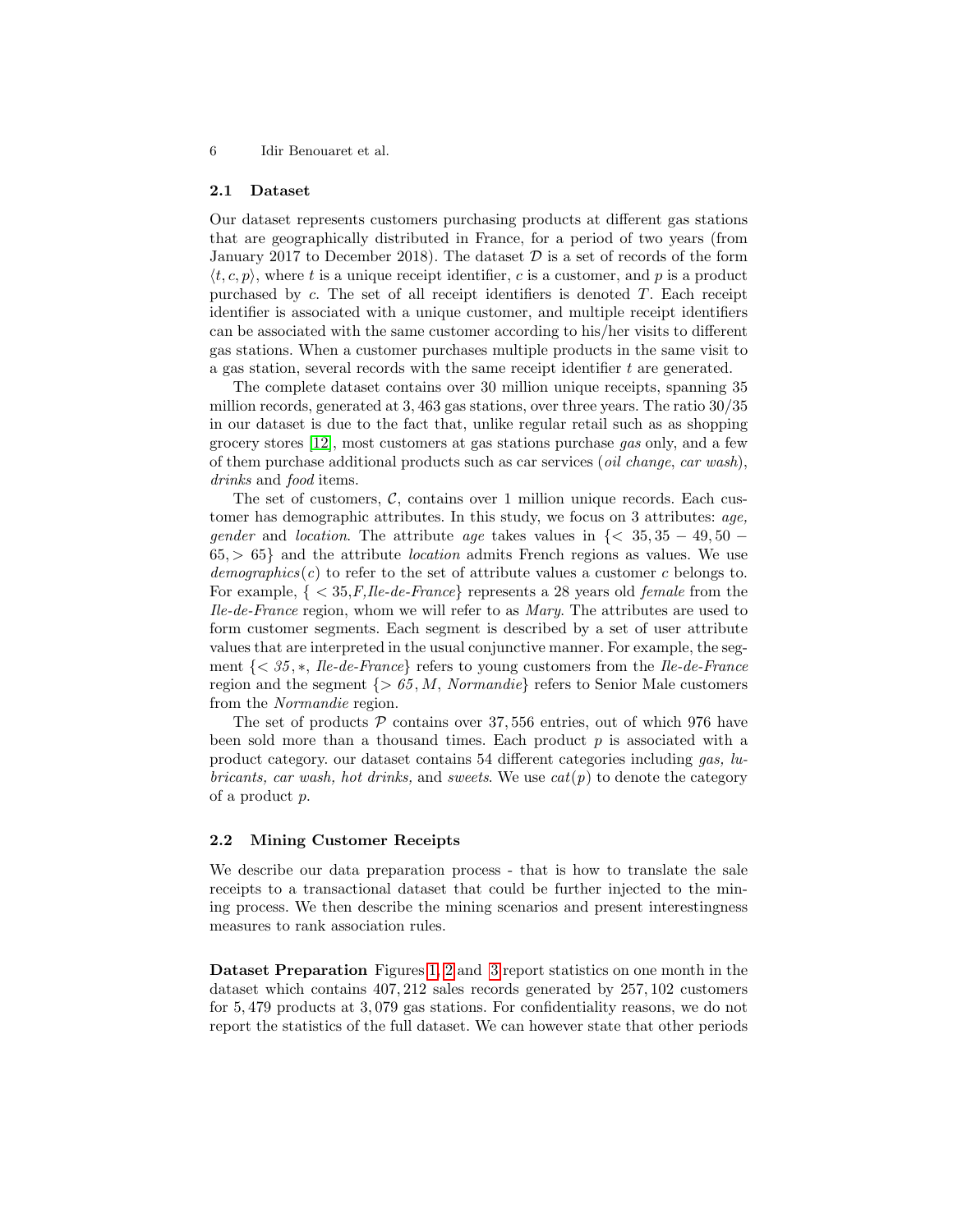| Target Associations              | Associations and $\mathcal T$                                           |  |
|----------------------------------|-------------------------------------------------------------------------|--|
| demo assoc:                      | $\{demo(c) \cup cat(p)  \langle t, c, p \rangle \in \mathcal{D}\}\$     |  |
| seqment $\rightarrow$ category   | min support is $1,000$                                                  |  |
| prod_assoc:                      | $\{\cup_{\langle t_i,c,p_i\rangle\in\mathcal{D}}p_i c\in\mathcal{C}\}\$ |  |
| $product(s) \rightarrow product$ | min support is $1,000$                                                  |  |
| <b>Target Associations</b>       | <b>Desired Association Rules</b>                                        |  |
| demo_assoc:                      | A segment of customers who are                                          |  |
|                                  | likely to purchase products in a given category                         |  |
| $segment \rightarrow category$   | $\{<35, F, *\} \rightarrow car \ wash$                                  |  |
| prod_assoc:                      | Customers who purchase a set of                                         |  |
|                                  | products and are likely to purchase the target product                  |  |
| $product(s) \rightarrow product$ | $\{Bbq \; Chips, Snickers \; Bar\} \rightarrow \; Coca \; Cola$         |  |

Table 2. Our mining scenarios and example association rules.

in the dataset exhibit similar distributions. The statistics clearly show that the most purchased items are gas and that most transactions are short.

To gain an understanding of customers' buying habits and provide them with relevant offers, analysts from TOTAL are interested in studying two kinds of purchasing patterns: those associating a set of products to a single product (customers who wash their cars and purchase wipes also purchase a windshield washer) and those representing associations between customer segments and a product category (young customers in the south of France who frequently wash their cars). In all cases the analyst specifies a rule target  $\beta$  which corresponds to a product or a product category, and expects rules of the form  $A \rightarrow \mathcal{B}$ .

In the first scenario, that we denote prod assoc, the analyst specifies a target product and is shown rules of the form set of products  $\rightarrow$  target product, i.e. customers who purchase the set of products are likely to purchase the target product. In the second scenario, that we denote demo assoc, the analyst specifies a target category, and is shown rules of the form *customer segment*  $\rightarrow$ target category, i.e. customers who belong to some segment are likely to purchase products in the target category.

In both scenarios, the original dataset  $\mathcal D$  is mapped into a collection of transactions  $\mathcal T$  that is given as input to the mining process, as summarized in Table 2. The set  $\mathcal T$  is built differently according to each scenario.

In the first scenario prod assoc, we generate the set of transactions  $\mathcal T$  by grouping records in  $\mathcal D$  by customer identifiers. For each customer c, we generate a single transaction containing the set of all products ever purchased by c  $\{p|\langle t, c, p \rangle \in \mathcal{D}\}\.$  We obtain  $|\mathcal{C}|$  transactions, each of which is a subset of  $\mathcal{P}\.$ This enables the discovery of customer patterns occurring over several visits to a station. The number of transactions in  $prod$ assoc is  $1,083,901$ , where each transaction contains 7 products on average.

In the second scenario demo assoc, a transaction is a tuple built for each record  $\langle t, c, p \rangle$  by associating the customer segment *demographics*(c) with the corresponding category of the product  $cat(p)$ . For example, an entry in the raw data consisting of the record  $\langle 4523768, Mary, tea \rangle$  is mapped to the transaction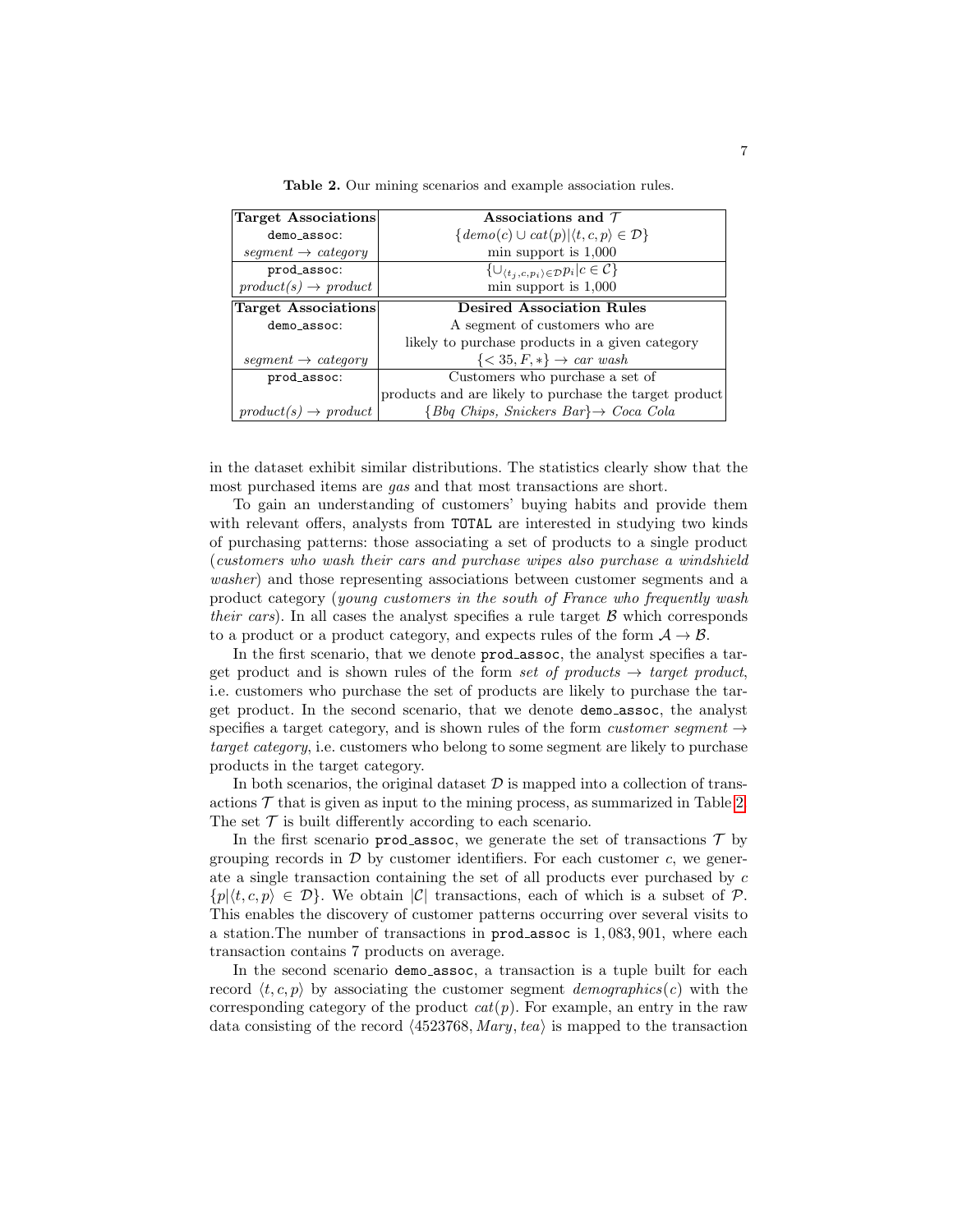

Fig. 3. Length of transactions

 $\langle \, \langle \, \, 35, \, F, \, \, I \, \rangle \, \text{le-de-France}, \, \text{hot } \, \text{drinks} \, \rangle.$  We obtain  $|\mathcal{D}|$  transactions, and each transaction contains the segment a customer belongs to, and the category of the purchased product.

Mining Scenarios Searching for regularities in a dataset plays an essential role in data mining tasks that retrieve interesting patterns. Frequent itemset mining is the task of identifying sets of items which often occur together in the dataset. Given a frequency threshold  $\varepsilon \in [1, n]$ , an itemset P is said to be frequent in a transactions set T iff  $support_{\mathcal{T}}(P) \geq \varepsilon$  where  $support_{\mathcal{T}}(P)$  is the number of transactions in  $\mathcal T$  that contain simultaneously all items in  $P$ . As indicated in Table 2, we set the frequency threshold to 1, 000 in both scenarios. Because marketing actions are decided and applied nation-wide, they are expected to concern at least 1,000 customers.

An itemset P is *closed* if and only if there exists no itemset  $P' \supset P$  such that support  $\tau(P) = support \tau(P')$  [20]. The number of closed itemsets can be orders of magnitude less important than the number of itemsets, while providing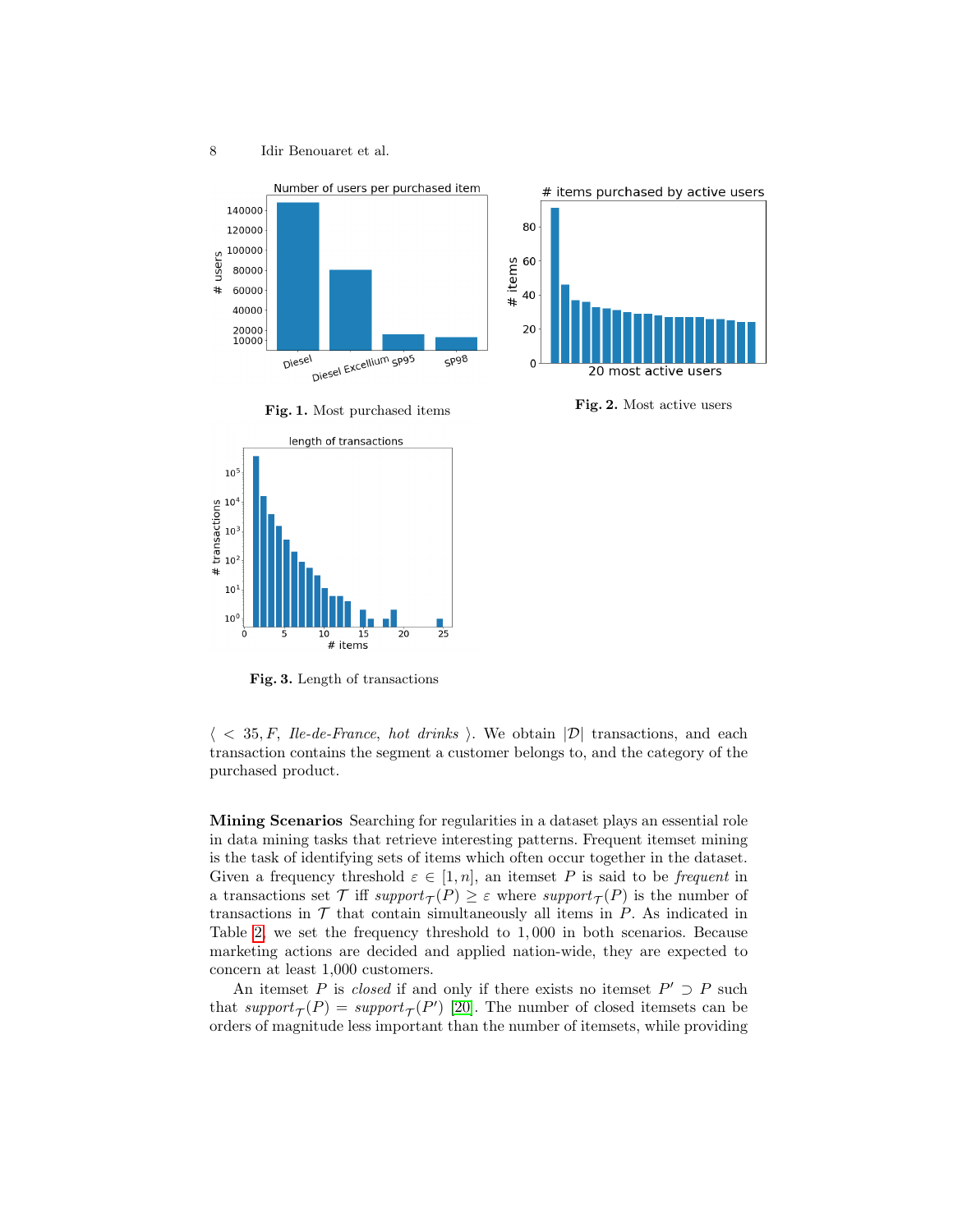| <b>Table 3.</b> Interestingness measures of a rule $A \rightarrow B$ . $\Diamond$ , $\dagger$ , $\ominus$ , $\Diamond$ indicate measures |  |
|------------------------------------------------------------------------------------------------------------------------------------------|--|
| that always produce the same rule ranking. $ \mathcal{T} $ is the number of transactions. $P(A)$                                         |  |
| $support(A)/ \mathcal{T} $ .                                                                                                             |  |

| Measure                                                            | Formula                                                                                                                                                                                                                                                                        |
|--------------------------------------------------------------------|--------------------------------------------------------------------------------------------------------------------------------------------------------------------------------------------------------------------------------------------------------------------------------|
| One-Way Support                                                    | $P(B A) \times log_2 \frac{P(AB)}{P(A)P(B)}$                                                                                                                                                                                                                                   |
| Relative Risk                                                      | $P(B A)/P(B \neg A)$                                                                                                                                                                                                                                                           |
| Odd Multiplier D                                                   | $(P(AB)P(\neg B))/(P(B)P(A\neg B))$                                                                                                                                                                                                                                            |
| Zhang $\triangleright$                                             | $P(AB) - P(A)P(B)$<br>$\overline{max(P(AB)P(\neg B),P(B)P(A\neg B))}$                                                                                                                                                                                                          |
| Yule's Q $\diamondsuit$                                            | $P(AB)P(\neg A\neg B) - P(A\neg B)P(B\neg A)$<br>$P(AB)P(A-B)+P(A-B)P(B-A)$                                                                                                                                                                                                    |
| Yule's $Y \Diamond$                                                | $\sqrt{P(AB)P(\neg A \neg B)} - \sqrt{P(A \neg B)P(B \neg A)}$<br>$\sqrt{P(AB)P(\neg A \neg B)} + \sqrt{P(A \neg B)P(B \neg A)}$                                                                                                                                               |
| Odds Ratio $\diamond$                                              | $\frac{(P(AB)P(\neg A\neg B))/(P(A\neg B)P(B\neg A))}{P(A\neg B)P(B\neg A)}$                                                                                                                                                                                                   |
| Information Gain $\ominus$                                         | log(P(AB)/(P(A)P(B)))                                                                                                                                                                                                                                                          |
| Lift $\ominus$                                                     | P(AB)/(P(A)P(B))                                                                                                                                                                                                                                                               |
| Added Value *                                                      | $P(B A) - P(B)$                                                                                                                                                                                                                                                                |
| Certainty Factor *                                                 | $\frac{(P(B A) - P(B))/(1 - P(B))}{(P(B))}$                                                                                                                                                                                                                                    |
| Confidence *                                                       | P(B A)                                                                                                                                                                                                                                                                         |
| Laplace Correction*                                                | $(support(AB) + 1)/(support(A) + 2)$                                                                                                                                                                                                                                           |
| Loevinger †                                                        | $1 - P(A \neg B)/P(A)P(\neg B)$                                                                                                                                                                                                                                                |
| Conviction †                                                       | $P(A)P(\neg B)/P(A\neg B)$                                                                                                                                                                                                                                                     |
| Example and counter-example rate $\otimes$ $1 - P(A \neg B)/P(AB)$ |                                                                                                                                                                                                                                                                                |
| Sebag-Schoenauer $\otimes$                                         | $P(AB)/P(A\neg B)$                                                                                                                                                                                                                                                             |
| Leverage                                                           | $P(B A) - P(A)P(B)$                                                                                                                                                                                                                                                            |
| <b>Least Contradiction</b>                                         | $(P(AB) - P(A\neg B))/P(B)$                                                                                                                                                                                                                                                    |
| Accuracy                                                           | $P(AB) + P(\neg A\neg B)$                                                                                                                                                                                                                                                      |
| Gini Index                                                         | $P(A) \times (P(B A)^{2} + P(\neg B A)^{2}) + P(\neg A) \times (P(B \neg A)^{2} +$<br>$P(\neg B \neg A)^2) - P(B)^2 - P(\neg B)^2$                                                                                                                                             |
| Pearson's $\chi^2$                                                 | $ \mathcal{T}  \times \left( \frac{\frac{(P(AB) - P(A)P(B))^2}{P(A)P(B)} + \frac{(P(\neg AB) - P(\neg A)P(B))^2}{P(\neg A)P(B)} }{\frac{P(A)P(B)}{P(\neg A)P(B)}} \right)$                                                                                                     |
|                                                                    | $+ \mathcal{T}  \times \left(\tfrac{\left(P(A \neg B) - P(A)P(\neg B)\right)^2}{P(A)P(B)} + \tfrac{\left(P(\neg A \neg B) - P(\neg A)P(\neg B)\right)^2}{P(\neg A)P(\neg B)} \right.$                                                                                          |
| J-measure                                                          | $P(AB)log(\frac{P(B A)}{P(B)})+P(A\neg B)log(\frac{P(\neg B A)}{P(\neg B)})$                                                                                                                                                                                                   |
| $\Phi$ Linear Correlation Coefficient                              | $\overline{(P(AB) - P(A)P(B))/\sqrt{P(A)P(B)P(\neg A)P(\neg B)}}$                                                                                                                                                                                                              |
| Two-Way Support Variation                                          | $P(AB) \times log_2 \frac{P(AB)}{P(A)P(B)} + P(A\neg B) \times log_2 \frac{P(A\neg B)}{P(A)P(\neg B)} +$                                                                                                                                                                       |
|                                                                    |                                                                                                                                                                                                                                                                                |
| Implication Index                                                  | $\frac{\frac{P(\neg AB) \times log_2 P(\neg AB)}{P(\neg AB) \times log_2 \frac{P(\neg AB)}{P(\neg A)P(B)} + P(\neg A \neg B) \times log_2 \frac{P(\neg A \neg B)}{P(\neg A)P(\neg B)}}}{\sqrt{\overline{\tau}} \times \frac{P(A \neg B) - P(A)P(\neg B)}{P(\neg A)P(\neg B)}}$ |
| Klosgen                                                            | $\sqrt{P(AB)}max(P(B A) - P(B), P(A B) - P(A))$                                                                                                                                                                                                                                |
| Cosine                                                             | $P(AB)/\sqrt{P(A)P(B)}$                                                                                                                                                                                                                                                        |
| Jaccard                                                            | $\frac{P(AB)/(P(A)+P(B)-P(AB))}{P(AB)}$                                                                                                                                                                                                                                        |
| Kappa                                                              | $P(B A)P(A)+P(\neg B \neg A)-P(A)P(B)-P(\neg A)P(\neg B)$<br>$1-P(A)P(B)-P(\neg A)P(\neg B)$                                                                                                                                                                                   |
| Piatetsky-Shapiro                                                  | $P(AB) - P(A)P(B)$                                                                                                                                                                                                                                                             |
| Two-Way Support                                                    | $P(AB) \times log_2 \frac{P(AB)}{P(A)P(B)}$                                                                                                                                                                                                                                    |
| Specificity                                                        | $P(\neg B \neg A)$                                                                                                                                                                                                                                                             |
| Recall                                                             | P(A B)                                                                                                                                                                                                                                                                         |
| Collective Strength                                                | $\frac{P(AB) + P(\neg B \neg A)}{P(A)P(B) + P(\neg A)P(\neg B)} \times \frac{1 - P(A)P(B) - P(\neg A)P(\neg B)}{1 - P(AB) - P(\neg B \neg A)}$                                                                                                                                 |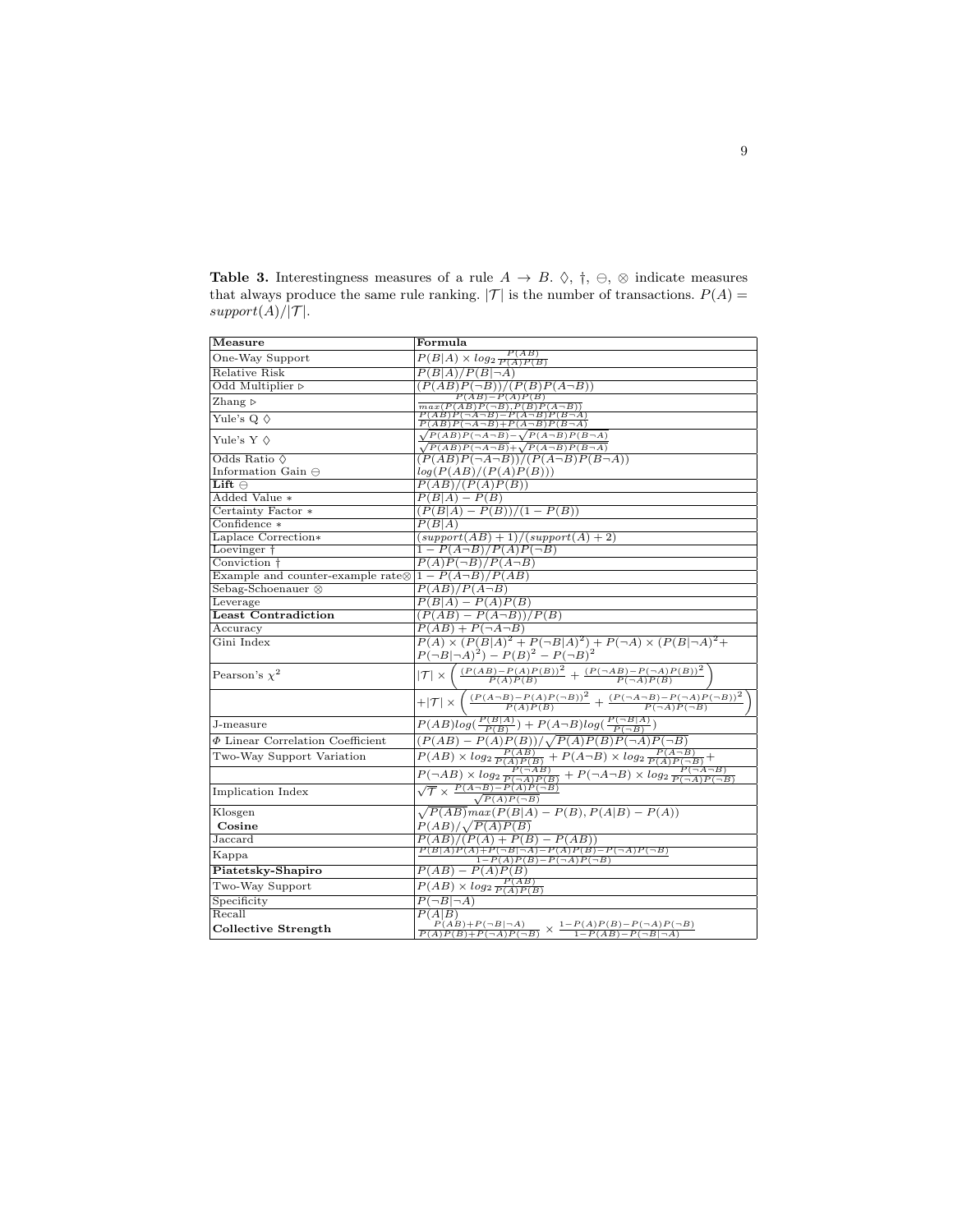| Measure                                          |                  | Group and description |
|--------------------------------------------------|------------------|-----------------------|
| One-Way Support                                  |                  |                       |
| <b>Relative Risk</b>                             |                  |                       |
| Odd Multiplier $\triangleright$                  |                  |                       |
| Zhang $\triangleright$                           |                  |                       |
| Yule's $\overline{Q}$ $\overline{\lozenge}$      |                  |                       |
| Yule's $\overline{Y}$ $\Diamond$                 |                  |                       |
| Odds Ratio $\Diamond$                            |                  |                       |
| Information Gain $\ominus$                       |                  | Highest confidence    |
| Lift $\ominus$                                   |                  | $G_1$ Very low recall |
| Added Value *                                    |                  |                       |
| Certainty Factor *                               |                  |                       |
| Confidence *                                     |                  |                       |
| Laplace Correction*                              |                  |                       |
| Loevinger †                                      |                  |                       |
| Conviction †                                     |                  |                       |
| Example and counter-example rate                 |                  |                       |
| Sebag-Schoenauer $\otimes$                       |                  |                       |
| Leverage                                         |                  |                       |
| Least Contradiction                              | $\overline{G_2}$ | Very high confidence  |
| Accuracy                                         |                  | Very low recall       |
| Gini Index                                       |                  |                       |
| Pearson's $\chi^2$                               |                  |                       |
|                                                  |                  |                       |
| J-measure                                        |                  | Average confidence    |
| $\overline{\Phi}$ Linear Correlation Coefficient | $G_3$            | Average recall        |
| Two-Way Support Variation                        |                  |                       |
| Implication Index                                |                  |                       |
| Klosgen                                          |                  |                       |
| Cosine                                           |                  |                       |
| Jaccard                                          |                  |                       |
| $\overline{\text{Kappa}}$                        |                  | Average confidence    |
| Piatetsky-Shapiro                                |                  | High recall           |
| Two-Way Support                                  | $G_4$            |                       |
| Specificity                                      |                  |                       |
| Recall                                           |                  | Lowest confidence     |
| <b>Collective Strength</b>                       | $G_5$            | Highest recall        |

Table 4. Group and description of Interestingness measures.

the same amount of information on  $\mathcal T$ . Several algorithms, including ours, focus on extracting frequent closed itemsets, increasing performance and avoiding redundancy in results [21,30].

We consider our 2 mining scenarios described in Section 2.2. Each scenario leads to the construction of a different collection of transactions  $\mathcal{T}$ , where a transaction is a set of items. Given  $\mathcal{T}$ , a frequency threshold  $\varepsilon$ , we retrieve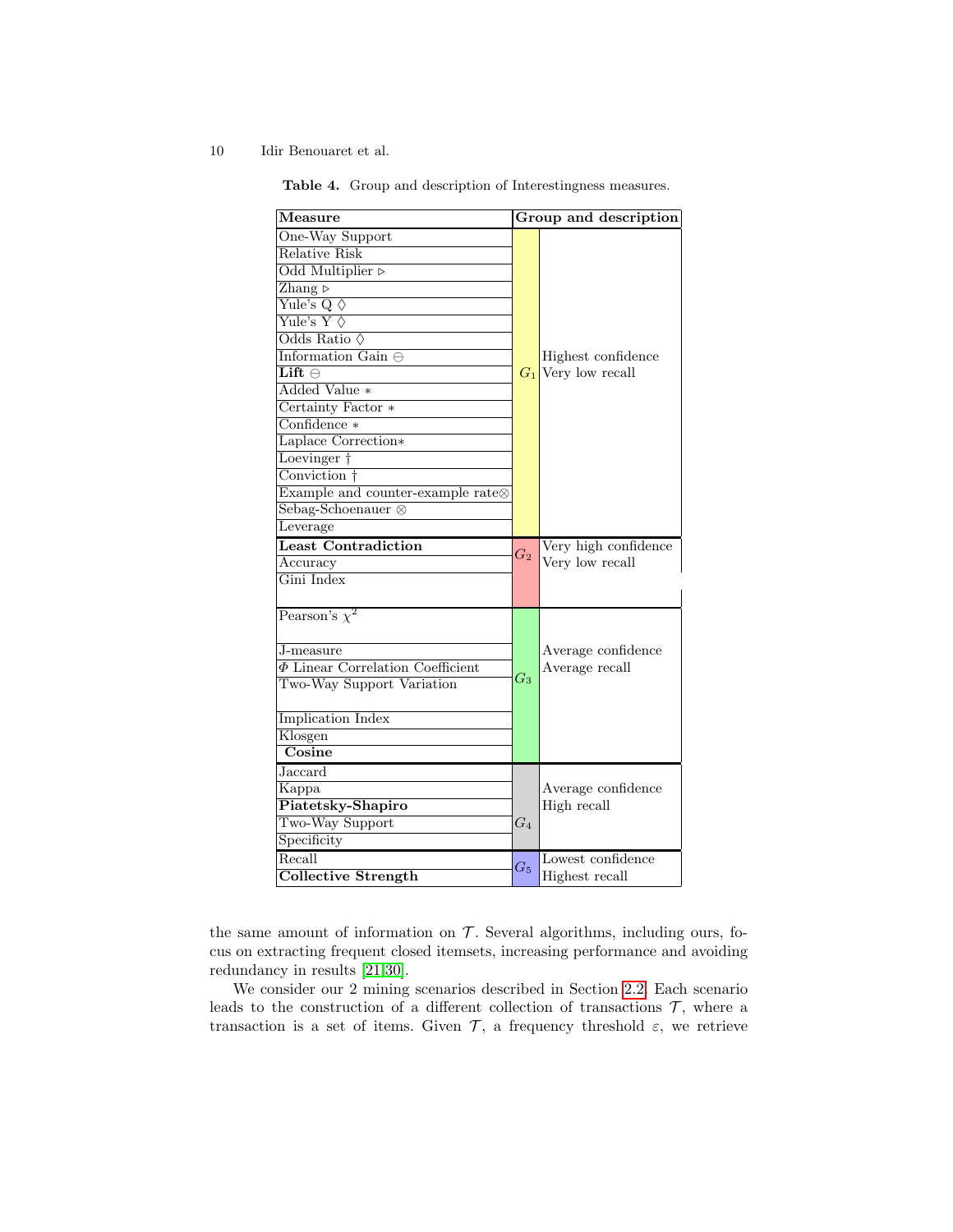all closed frequent itemsets, and use them to derive association rules [28]. Each itemset P implies an association rule of the form  $A \rightarrow B$  where  $A, B$  is a partition of P. A is the antecedent of the rule, and B its consequent. In prod assoc, A is a set of products ( $A \subseteq \mathcal{P}$ ) and  $\mathcal{B}$  is a product. In demo assoc,  $\mathcal{A}$  is a customer segment and  $\beta$  is a product category. Analysts generally focus on particular products or product categories. That is why they specify the targets that they are interested in each scenario. Table 2 contains example association rules extracted from our dataset.

Interestingness Measures The ability to identify valuable rules is of utmost importance to avoid drowning analysts in useless information. Association rules  $\mathcal{A} \to \mathcal{B}$  were originally selected using thresholds for *Support* (support<sub>T</sub>( $\mathcal{A} \cup \mathcal{B}$ )) and *Confidence* ( $\frac{support_T(A\cup B)}{support_T(A)}$  $\frac{support_T(\mathcal{A} \cup \mathcal{B})}{support_T(\mathcal{A})}$  [1]. However, using two separate values, and guessing the right threshold is not natural. Furthermore, support and confidence do not always coincide with the interest of analysts. Hence, a number of interestingness measures that serve different analyses were proposed in the literature [4,19]. Table 3 summarizes the measures we use in this work. The first column contains the name of the measure, the second its expression. Table 4 describes the group and description of each measure and will refer to it later in the paper.

## 2.3 Goal

Our goal is to help analysts test and compare the rankings produced by different interestingness measures on rules extracted from  $D$ . An analyst can specify one of 2 mining scenarios, prod assoc and demo assoc, and one or several targets (products in the case of prod assoc, categories in the case of demo assoc), and the system generates as many rule rankings as the number of interestingness measures.

# 3 Data Acquisition, Curation and Mining

#### 3.1 Acquisition and storage

Each of the 3, 463 gas stations maintains a log of all customer transactions completed during one day. Whenever a customer authenticates her purchases using her loyalty card, a receipt containing the list of purchased products, their price, their category, as well as potential promotional offers, is generated. For each purchased product a record containing the receipt id, product id and customer id, is generated. These receipts are logged as  $\langle r, c, p \rangle$  triples and stored in write-ahead log. Once a day, at closing time of each gas station, this log is transferred to the main data store. We have access to an SQL database containing the sales table where sales records are stored. Each customer is an entry in the customers table, which records the information she provided in her loyalty card (age, gender, region). Note that we do not have access to confidential information such name and phone number.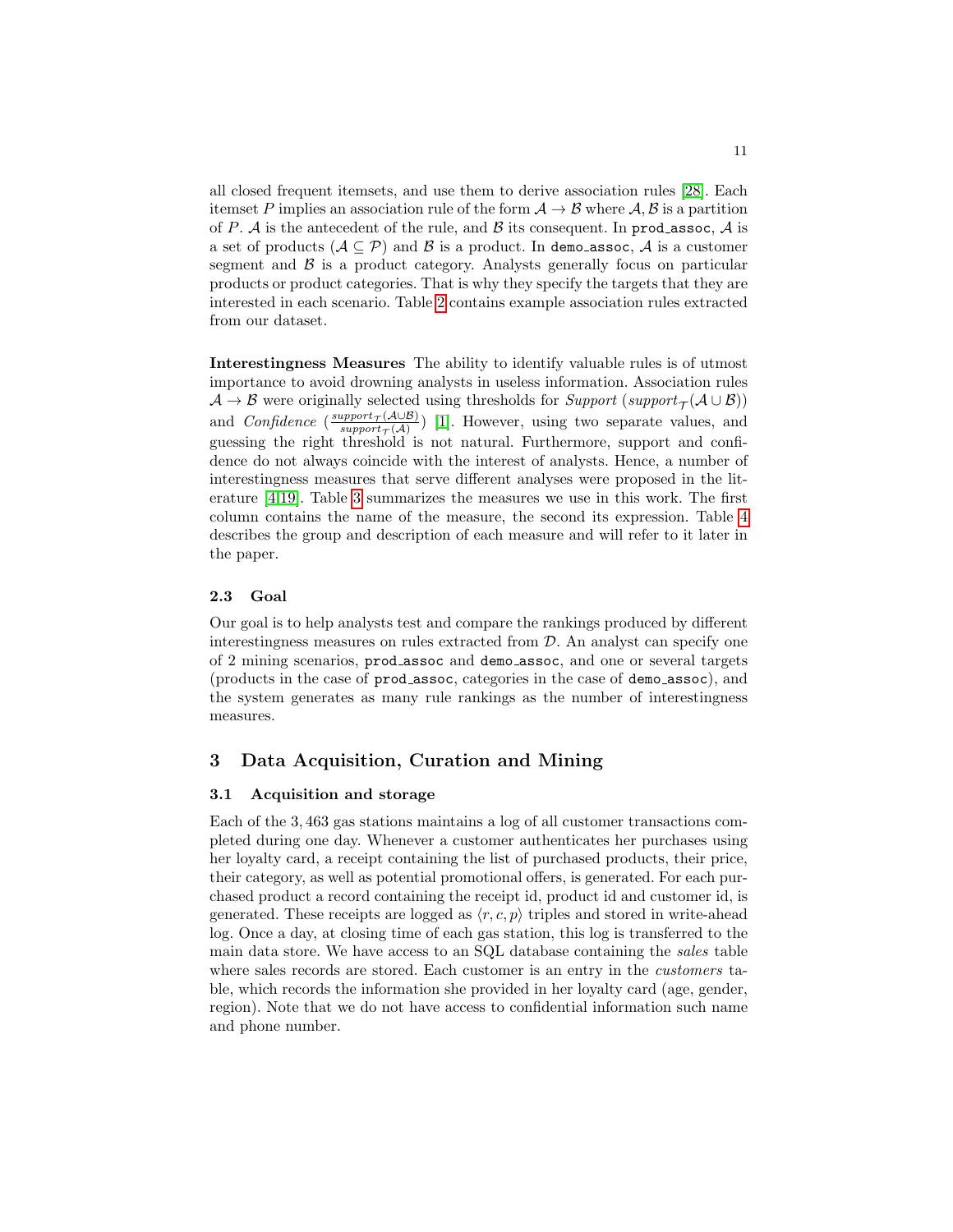#### 3.2 Data curation and preparation

We first query the *sales* table to retrieve the full raw sales records. We also query the customers table to retrieve for each customer the corresponding segment attributes. At the end of this step, we generate two text files. Each line in the sales file is a triple  $\langle r, c, p \rangle$ , and each line in the *customers* file is a quadruple  $\langle c, age, gender, region \rangle$ .

As described in Section 2.2, mining customer receipts starts with the construction of a transactions dataset  $\mathcal T$  according to the mining scenario specified by the analyst. We rely on Apache Spark and MapReduce operations to build the dataset  $\mathcal T$  for each mining scenario. The sales file is loaded as a resilient distributed dataset. We maintain a HashMap that associates to each customer her segment, and another HashMap that associates to each product its corresponding category. In the case of prod assoc, the products bought by a given customer are grouped by customer identifier using a groupByKey operation. In the case of demo assoc, a single map operation is sufficient. For each row  $\langle r, c, p \rangle$  in the dataset, the map operation constructs a transaction  $\langle age, gender, region, cat(p)\rangle$ .

In both cases, a dataset  $\mathcal T$  is created as a text file, with one line per transaction. In prod assoc, an example of a line is gas, car wash, cafe, sandwich that represents all products ever purchased by a single customer. In demo assoc, an example of a line is  $\langle > 65 , M , \text{ } \text{I} \text{I} \text{e} \text{--} \text{France}, \text{Soft } \text{drinks} \rangle$ . Given a dataset  $\mathcal{T}$ , we can now perform the mining process.

#### 3.3 Mining

Extracting itemsets using jLCM Generating association rules, presented in Section 2.2, requires to first extract frequent itemsets from  $\mathcal{T}$ . We use jLCM [16], our open-source parallel and distributed pattern mining algorithm that runs on MapReduce [13]. Mining frequent itemsets is done in two steps. We scan the input dataset  $\mathcal T$  once and build a filtered dataset limited to transactions containing the target B specified by the analyst:  $\mathcal{T}_{\mathcal{B}} = {\mathcal{E} \in \mathcal{T}, \mathcal{B} \in \mathcal{E}}$ . Then, we execute jLCM on the filtered dataset. jLCM is a recursive algorithm that retrieves frequent itemsets and computes their frequency. Closed itemsets are returned along with their corresponding support, except for singletons that cannot be used to produce association rules. This extraction allows us to quickly obtain itemsets that satisfy our constraint., i.e, all extracted itemsets contain the specified target B.

Mining rules Our analysts aim at uncovering interesting association rules expressed as  $\mathcal{A} \to \mathcal{B}$  where  $\mathcal{B}$  is the specified target. Evaluating the interestingness of an association rule requires computing the support of itemsets A, B and  $\mathcal{A}\cup\mathcal{B}$ in  $\mathcal T$ . The standard method for mining association rules consists in finding all frequent itemsets in the dataset, and then generating the rules. Given that our analyst specifies a single target  $\beta$  at a time, this approach would be wasteful. This motivates using jLCM on the filtered dataset limited to transactions containing the target  $\beta$ . The result of the itemsets extraction using jLCM contains the support of B and  $\mathcal{A} \cup \mathcal{B}$  for all association rules we are interested in. At this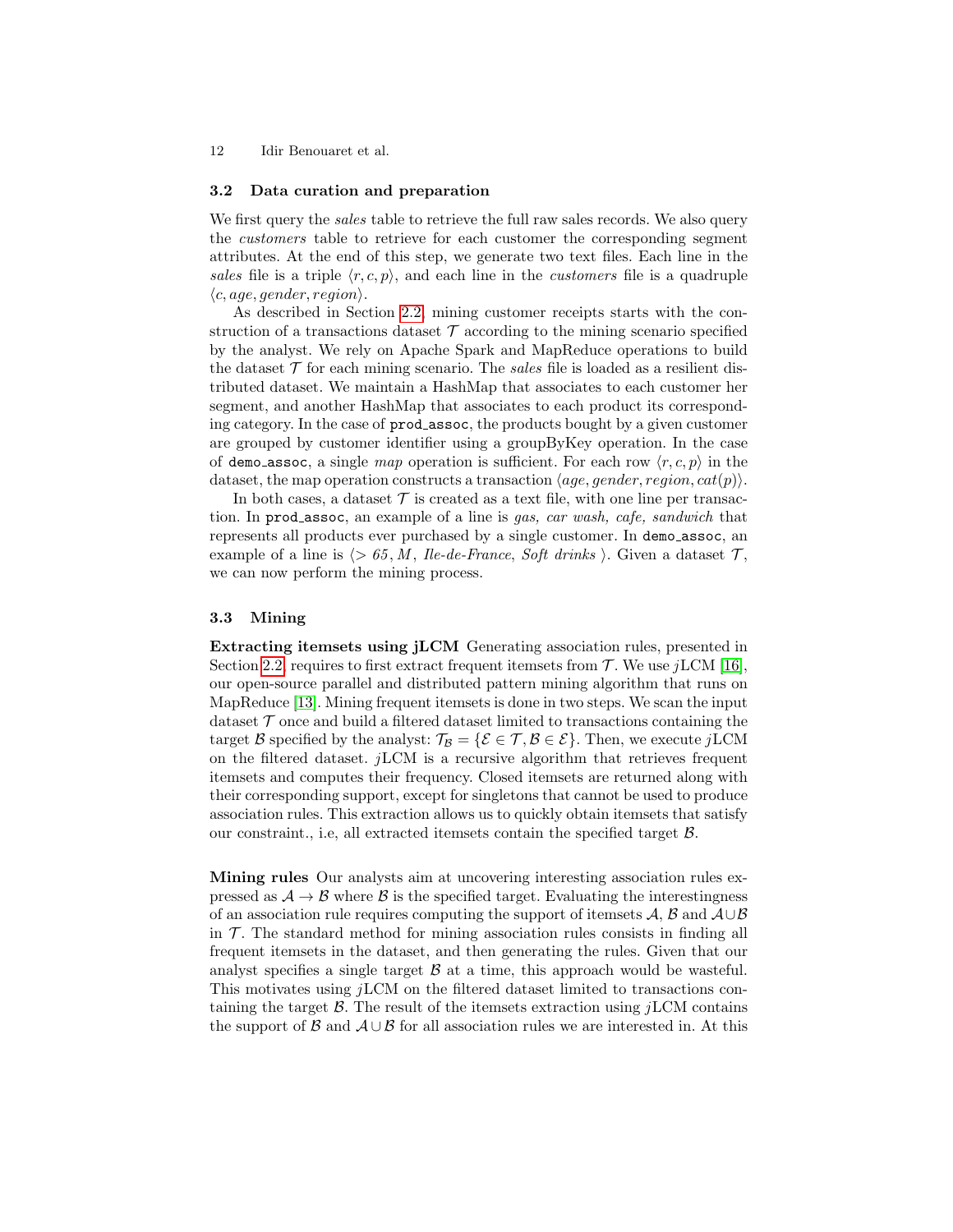point, we need to calculate the support of each antecedent itemset  $A$ . Thus, in a post-processing step, we scan the dataset  $\mathcal T$  once and compute the support of all antecedents  $A$ . This two-step approach avoids the computation of many itemsets that will never appear as a rule antecedent.

Evaluating relevant rules To evaluate the interestingness of an association rule  $A \to B$ , we only need to compute  $P(A)$ ,  $P(B)$  and  $P(A \cup B)$  because given the number of all transactions  $|\mathcal{T}|$ , other probabilities such as  $P(\mathcal{B}|\mathcal{A})$  and  $P(\mathcal{A}\neg\mathcal{B})$  can be derived. Therefore, we denormalize the results of the mining phase to store those three probabilities with each  $A$  and  $B$ . The support of all rules' antecedents (used to compute  $P(A)$ ) are added to the results of the mining phase (used to compute  $P(\mathcal{B})$  and  $P(\mathcal{A} \cup \mathcal{B})$ ). We create a dataframe where each row represents an association rule and has enough information to compute its interestingness. For instance, in the case of prod assoc, the system computes three values for each rule. As an example, for a rule like  $Cof$   $\theta e \rightarrow Water$ , it computes 3 values: Support (number of customers who purchased both Coffee and *Water*), *Confidence* (fraction of *Coffee* buyers who also bought *Water*) and Recall (fraction of Water buyers who also bought Coffee). This dataframe is augmented with 35 columns, one for each implemented measure listed in Table 3.

# 4 Ranking and summarization

Our goal, stated in Section 2.3, is to assist analysts in selecting the most actionable rules, those that can be used to promote products or target specific customers. In this section, we present an empirical evaluation of the 35 measures for association rules introduced in Section 2.2. The main goal of our evaluation is to compare the rankings of association rules produced by those measures on our dataset, and study their similarities. This lets us summarize ranking measures into similar clusters. We explain obtained clusters in Sections 4.2 and 4.3 and discuss their differences. This empirical evaluation automatically reduces the number of candidate measures to present to analysts in the user study.

#### 4.1 Ranking similarity measures

We rely on the methods used in [12] to compare ranked lists of rules produced by different interestingness measures. The first three methods are taken from the literature. The last one *NDCC* is a parameter-free measure defined in  $[12]$ to emphasize differences at the top of the rankings.

We are given a set of association rules  $R$  to rank. Each measure,  $m$ , is seen as a function that receives a rule and generates a score,  $m : \mathcal{R} \to \mathbb{R}$ . We use  $L_{\mathcal{R}}^{m}$  to denote an ordered list composed of rules in  $\mathcal{R}$ , sorted by decreasing score. Thus,  $L^m_{\mathcal{R}} = \langle r_1, r_2, \ldots \rangle$  s.t.  $\forall i > i' \ m(r_i) < m(r_{i'})$ . We generate multiple lists, one for each measure  $m$ , from the same set  $\mathcal{R}$ .  $L_{\mathcal{R}}^{m}$  denotes a ranked list of association rules according to measure  $m$  where the rank of rule  $r$  is given as  $rank(r, L^m_R) = |\{r'|r' \in \mathcal{R}, m(r') \geq m(r)\}|.$  To assess dissimilarity between two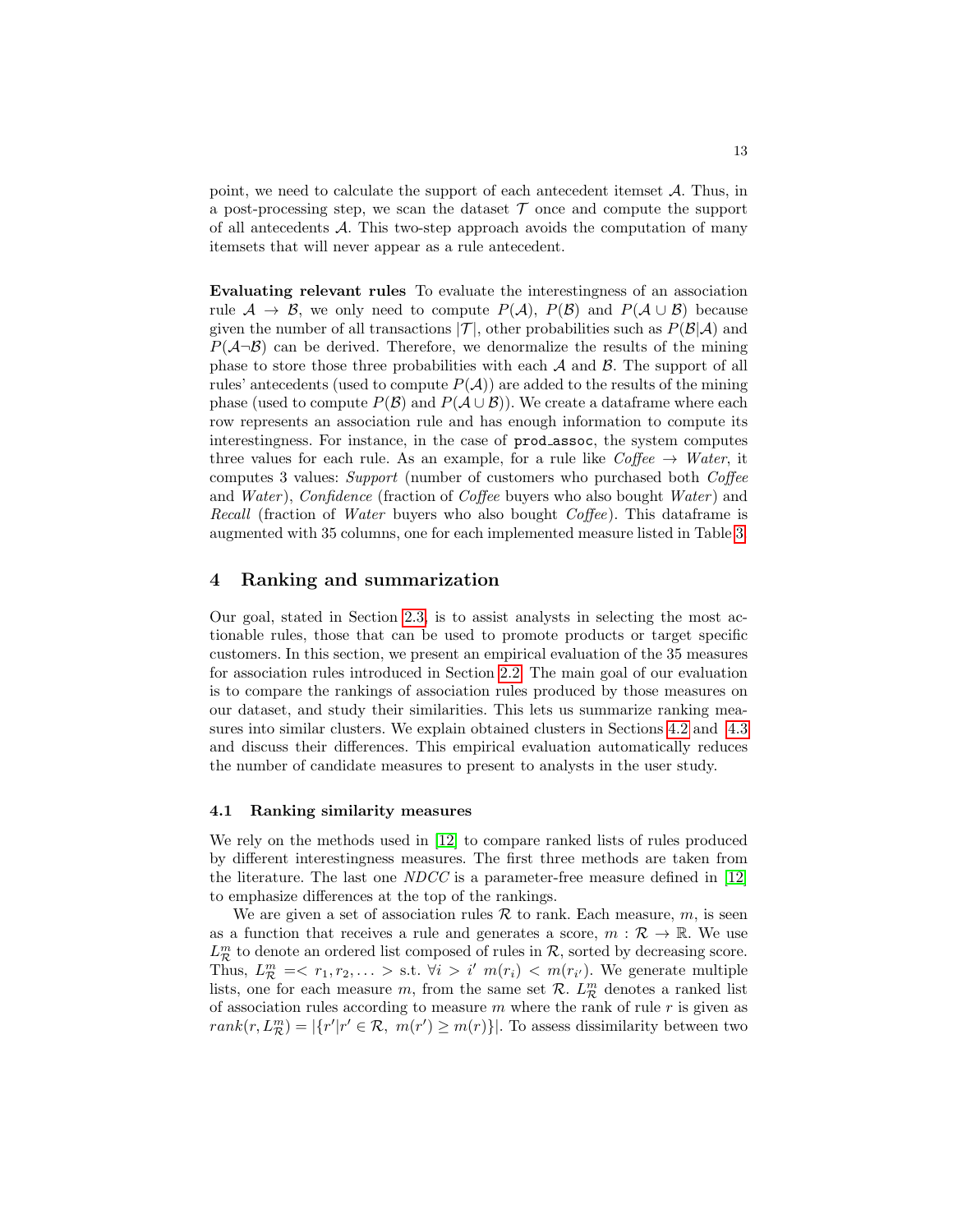measures, m and  $m'$ , we compute dissimilarity between their ranked lists,  $L_{\mathcal{R}}^{m}$ and  $L_{\mathcal{R}}^{m'}$ . We use  $r^m$  as a shorthand notation for  $rank(r, L_{\mathcal{R}}^m)$ .

**Spearman's rank correlation coefficient** Given two ranked lists  $L_{\mathcal{R}}^{m}$  and  $L_{\mathcal{R}}^{m'}$ , Spearman's rank correlation [3] computes a linear correlation coefficient that varies between 1 (identical lists) and −1 (opposite rankings) as shown below.

$$
Spearman(L^m_{\mathcal{R}},L^{m'}_{\mathcal{R}})=1-\frac{6\sum\limits_{r\in \mathcal{R}}{(r^m-r^{m'})^2}}{|\mathcal{R}|(|\mathcal{R}|^2-1)}
$$

This coefficient depends only on the difference in ranks of the element (rule) in the two lists, and not on the ranks themselves. Hence, the penalization is the same for differences occurring at the beginning or at the end of the lists.

Kendall's  $\tau$  rank correlation coefficient Kendall's  $\tau$  rank correlation coefficient [10] is based on the idea of agreement among element (rule) pairs. A rule pair is said to be *concordant* if their order is the same in  $L_{\mathcal{R}}^{m}$  and  $\tilde{L}_{\mathcal{R}}^{m'}$ , and discordant otherwise.  $\tau$  computes the difference between the number of concordant and discordant pairs and divides by the total number of pairs as shown below.

$$
\tau(L_{\mathcal{R}}^m, L_{\mathcal{R}}^{m'}) = \frac{|C| - |D|}{\frac{1}{2}|\mathcal{R}|(|\mathcal{R}| - 1)}
$$

$$
C = \{(r_i, r_j) | r_i, r_j \in \mathcal{R} \land i < j \land \sum_{i \in \mathcal{S}} \text{sgn}(r_i^m - r_j^m) = \text{sgn}(r_i^{m'} - r_j^{m'})\}
$$

$$
D = \{(r_i, r_j) | r_i, r_j \in \mathcal{R} \land i < j \land \}
$$
\n
$$
\text{sgn}(r_i^m - r_j^m) \neq \text{sgn}(r_i^{m'} - r_j^{m'})\}
$$

Similar to Spearman's,  $\tau$  varies between 1 and  $-1$ , and penalizes uniformly across all positions.

**Overlap@k** Overlap@k is another method for ranked lists comparison widely used in Information Retrieval. It is based on the premise that in long ranked lists, the analyst is only expected to look at the top few results that are highly ranked. While Spearman and  $\tau$  account for all elements uniformly, Overlap  $@k$ compares two rankings by computing the overlap between their top- $k$  elements only.

$$
Overallap@k(L^m_{\mathcal{R}}, L^{m'}_{\mathcal{R}}) = \frac{|\{r \in \mathcal{R} \mid r^m \le k \land r^{m'} \le k\}|}{k}
$$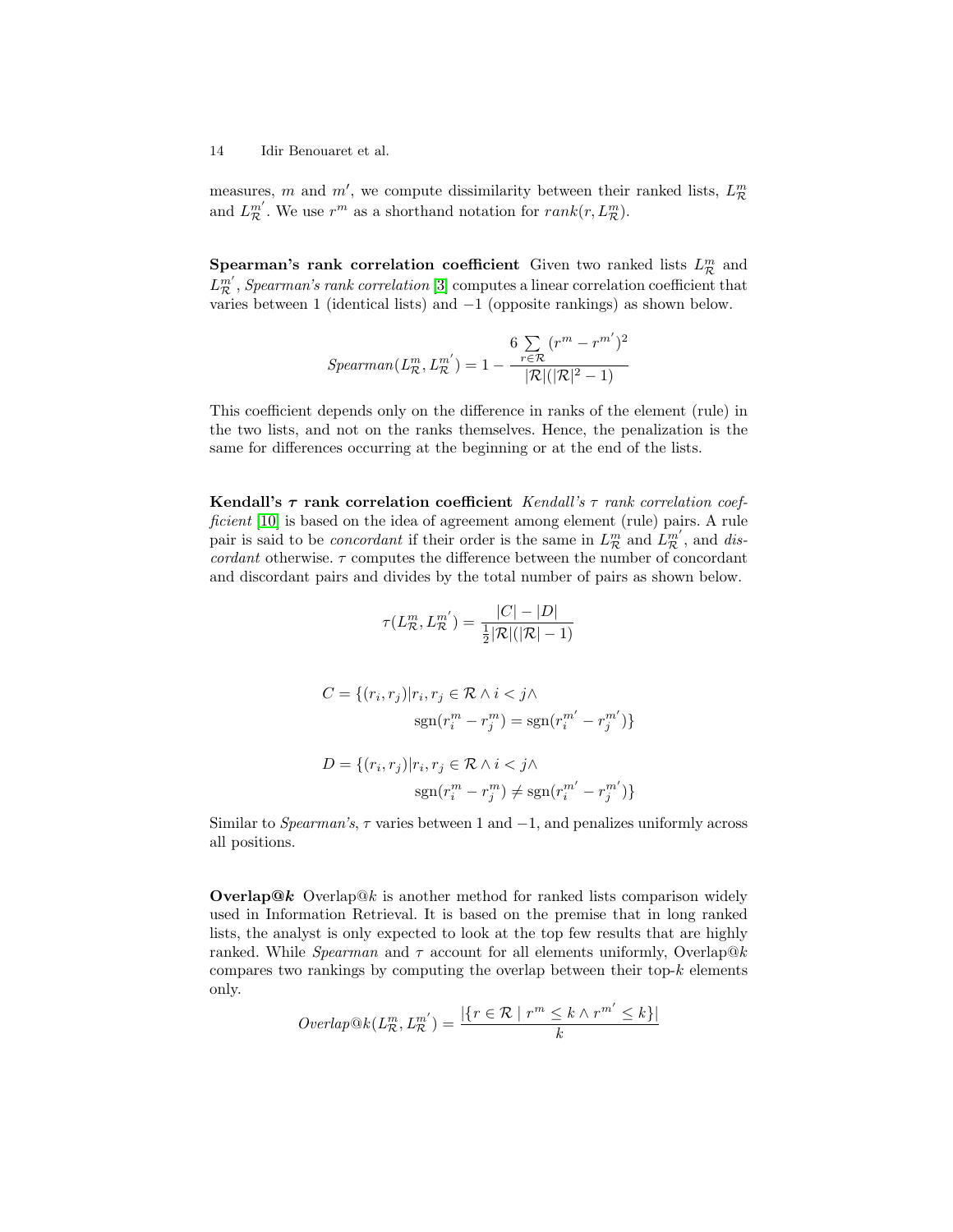Table 5. Example rankings and correlations

| Ranking          |          |          | Content                   |      |
|------------------|----------|----------|---------------------------|------|
|                  |          |          | $r_1, r_2, r_3, r_4$      |      |
|                  | $L^2$    |          | $r_2, r_1, r_3, r_4$      |      |
|                  | $L^3$    |          | $ r_1, r_2, r_4, r_3$     |      |
|                  | $L^4$    |          | $ r_2, r_3, r_1, r_4$     |      |
|                  | Spearman |          | $\tau$   Overlap@2   NDCC |      |
| $\overline{L^2}$ | 0.80     | 0.67     |                           | 0.20 |
| $L^3$            | 0.80     | 0.67     |                           | 0.97 |
| $L^4$            | 0.40     | $0.33\,$ | 0.5                       | 0.18 |

Normalized Discounted Correlation Coefficient Overlap@k, Spearman's and  $\tau$  sit at two different extremes. The former is conservative in that it takes into consideration only the top  $k$  elements of the list and the latter two take too liberal an approach by penalizing all parts of the lists uniformly. In practice, we aim for a good tradeoff between these extremes.

To bridge this gap, we use NDCC (Normalized Discounted Correlation Coefficient), a ranking correlation measure proposed in [12]. NDCC draws inspiration from NDCG, Normalized Discounted Cumulative Gain [9], a ranking measure commonly used in Information Retrieval. The core idea in NDCG is to reward a ranked list  $L^m_{\mathcal{R}}$  for placing an element r of relevance  $rel_r$  by  $\frac{rel_r}{\log r^m}$ .

The logarithmic part acts as a smoothing discount rate representing the fact that as the rank increases, the analyst is less likely to observe  $r$ . In our setting, there is no ground truth to properly assess  $rel_r$ . Instead, we use the ranking assigned by  $m'$  as a relevance measure for  $r$ , with an identical logarithmic discount. When summing over all of  $\mathcal{R}$ , we obtain  $DCC$ , which presents the advantage of being a symmetric correlation measure between two rankings  $L_{\mathcal{R}}^m$ and  $L^{m'}_{\mathcal{R}}$ .

$$
DCC(L_R^m, L_R^{m'}) = \sum_{r \in \mathcal{R}} \frac{1}{\log(1 + r^{m'}) \log(1 + r^m)}
$$

We compute NDCC by normalizing DCC between 1 (identical rankings) and −1 (reversed rankings).

$$
NDCC(L_R^m, L_R^{m'}) = \frac{acc - avg}{max - avg}
$$
  
where  $acc = DCC(L_R^m, L_R^{m'})$ ,  $max = DCC(L_R^{m'}, L_R^{m'})$   

$$
min = DCC(L*, L_R^{m'}), L* = rev(L_R^{m'})
$$
  

$$
avg = (max + min)/2
$$

Rankings comparison by example We illustrate similarities between all ranking correlation measures with an example in Table 5. This shows correlation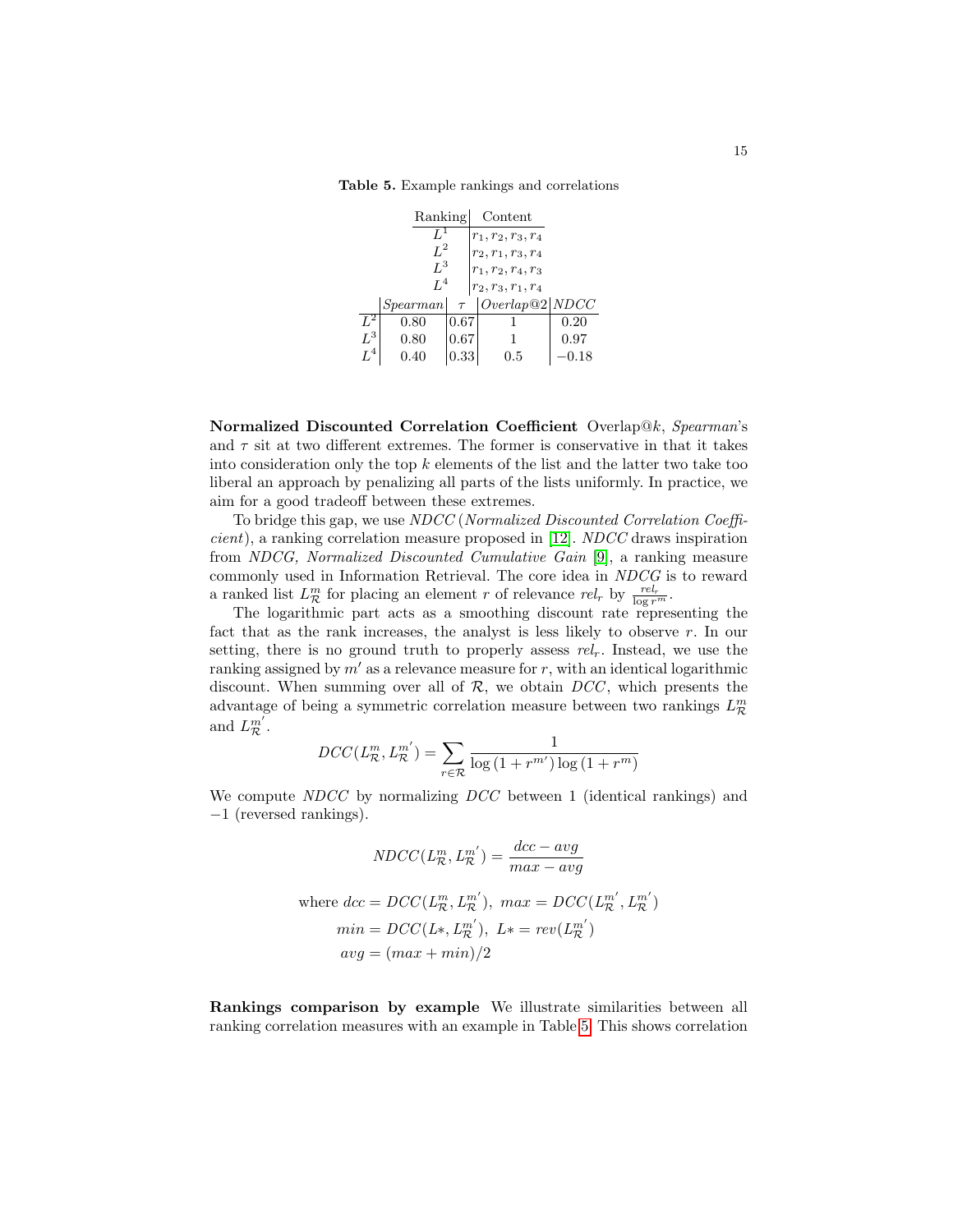of a ranking  $L^1$  with 3 others, according to each measure. NDCC does indeed penalize differences at higher ranks, and is more tolerant at lower ranks.

We perform a comparative analysis of the 35 interestingness measures applied to our two mining scenarios summarized in Table 2. We report the results of this comparison for prod assoc in Section 4.2 and for demo assoc in Section 4.3. Overall we identify 5 clusters of similar interestingness measures with some differences between the two scenarios. This confirms the need for a data-driven clustering of interestingness measures in each scenario.

#### 4.2 Rankings comparison for prod assoc

For prod assoc, we generate a set of association rules  $A \rightarrow B$ , where B is a single product among a set of 228 representative products that were selected by our analysts. For each product  $\beta$ , analysts seek to make one of two decisions: which products  $\mathcal A$  to bundle  $\mathcal B$  with in an offer, and who to target for product  $\mathcal B$ (customers who purchase products in  $\mathcal{A}$ ). Overall we obtain 253, 334 association rules. We compute one rule ranking per target product and per interestingness measure.

While all measures are computed differently, we notice that some of them always produce the same ranking of association rules. We identify them in Table 3 using special symbols. For example, it is easy to see that Information gain  $= log_2(Lift)$ . Information gain is a monotonically increasing transformation of Lift, so they are returning exactly the same rankings. It is also easy to see that Loevinger =  $1 - \frac{1}{Convection}$ . Thus the higher the rank of any association rule r according to *Conviction*, the higher its rank according to *Loevinger*, which leads to the exactly same rule rankings for these two measures. In addition, some of the measures that always return the same rule rankings can be easily explained analytically. Since our analyst specifies a single target product at a time, for a given ranking  $P(\mathcal{B})$  is constant, which eliminates some of the differences between the considered interestingness measures. We provide on Section 4.5 a discussion about the existing relationships between all the studied measures.

Comparative analysis We now evaluate the correlation between interestingness measures that do not return the same rankings. We compute a correlation matrix of all rankings according to each correlation measure described in Section 4.1, and average them over the 228 target products that were chosen by analysts. This gives us a ranking correlation between all pairs of measures. The correlation matrix is then transformed to a distance matrix  $M$ , i.e., the higher the correlation, the smaller the distance. Given the distance matrix  $M$ , we can proceed to cluster interestingness measures. We choose to use hierarchical agglomerative clustering with average linkage [27]. Indeed, one of the advantages of hierarchical clustering is that it produces a complete sequence of nested clusterings, by starting with each measure in its own cluster and successively merging the two closest clusters into a new cluster until a single cluster containing all of the measures is obtained. For our hierarchical clustering implementation, we rely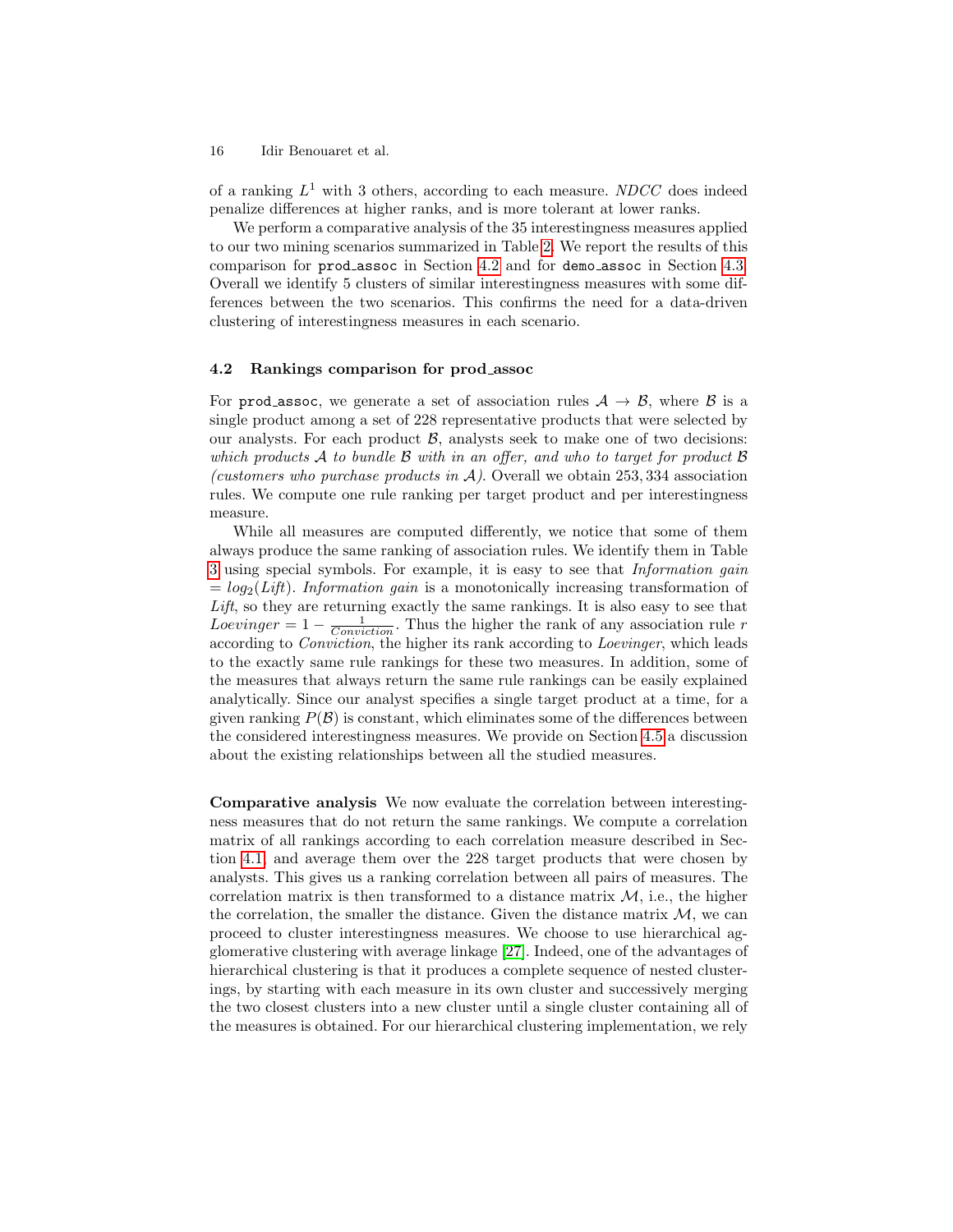

Fig. 4. Summarization of interestingness measures through hierarchical clustering for prod assoc (clusters are described in Table 3)

on the cluster.hierarchy function available from the scipy statistics package of Python. We obtain a dendrogram of interestingness measures and analyze their similarities. The dendrograms for  $NDCC$  and  $\tau$  are presented in Figure 4.

Figure 5 shows the complete dendrogram for all interestingness measures using hierarchical clustering. To describe the results more easily, we partition the interestingness measures into 5 clusters, as indicated in the third column in Table 3.  $G_1$  is by far the largest cluster and contains 18 measures (among which Lift, Confidence, Added value) that produce very similar rankings, among them 6 clusters of measures always generate the same rankings. A second cluster  $G_2$ comprising 3 measures (Accuracy, Gini index, Least contradiction) is similar to  $G_1$  according to  $\tau$ . But this similarity between  $G_1$  and  $G_2$  is higher according to NDCC, which shows that it is mostly caused by high ranks. A third cluster  $G_3$  containing 7 measures (among which *J-measure*) emerges, as well as a fourth cluster  $G_4$  containing 5 measures (among which *Piatetsky-Shapiro*), which is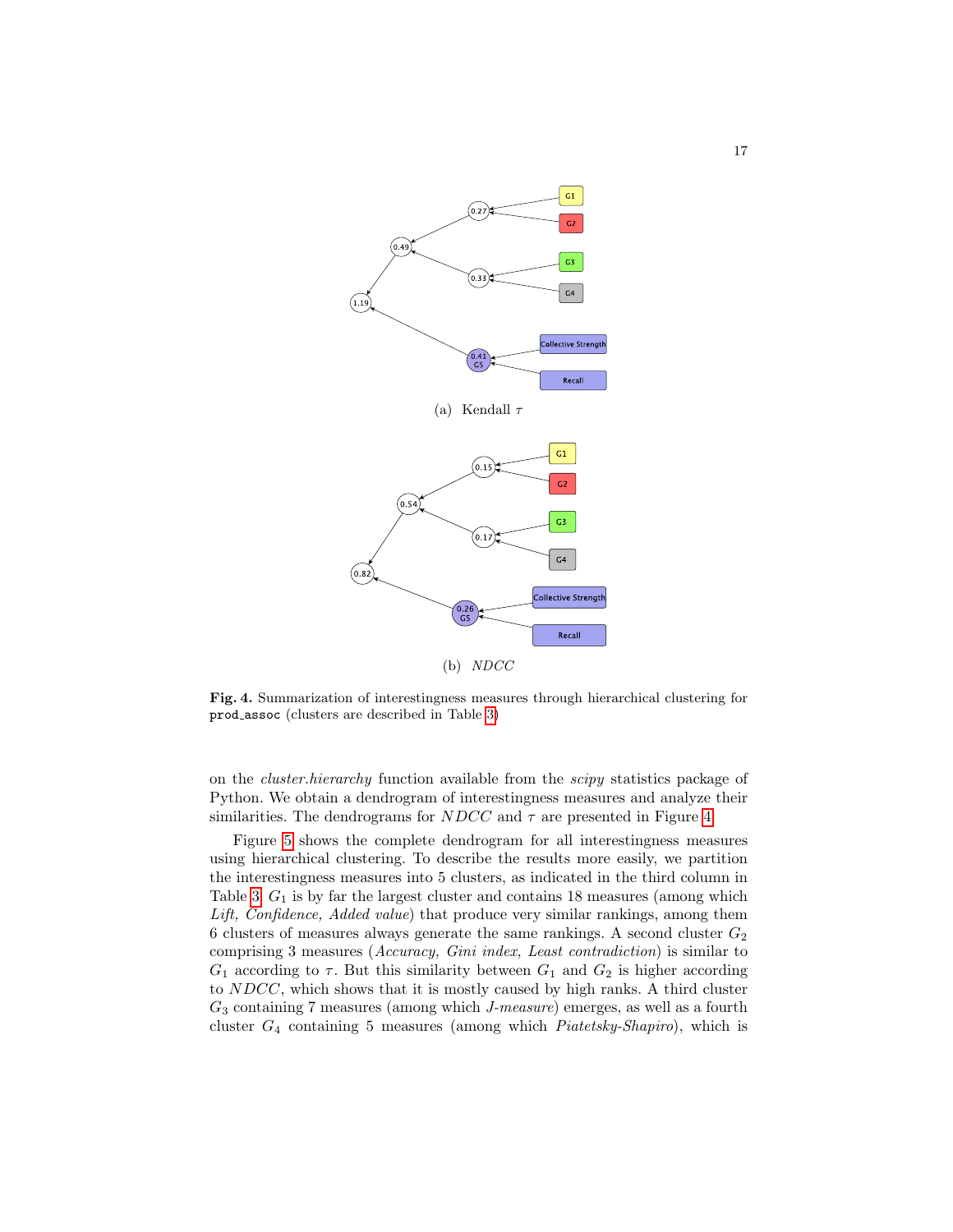

Fig. 5. Complete dendrogram for our hierarchical clustering

very similar to  $G_3$  according to  $NDCC$  as their average distance is 0.17. Finally, we have a fifth cluster  $G_5$  containing only two measures: Recall and Collective strength.

Interestingly, we observe from the dendrograms in Figure 4 that according to NDCC,  $G_1$  and  $G_2$  are very similar. The same is true for  $G_3$  and  $G_4$ . This difference between ranking measures illustrates the importance of accounting for rank positions. When the top of the ranked association rules is considered more important, some similarities between clusters emerge. We illustrate this behavior in Figure 6 by displaying the average rank difference between  $Confidence(G_1)$ and both  $Accuracy(G_2)$  and  $Gini(G_2)$ . This experiment clearly shows that when focusing on the top-20 ( $\text{Overlap@20}$ ) rules the average rank difference between Confidence and both  $Accuracy(G_2)$  and  $Gini(G_2)$  is small. The same situation occurs between rankings obtained by  $G_3$  and  $G_4$ . This explains the differences that emerge in clustering interestingness measures when using NDCC/Overlap and  $\tau/Spearman$ .

Explaining clusters While using hierarchical clustering on interestingness measures allows the discovery of clusters of similar measures, it does not fully ex-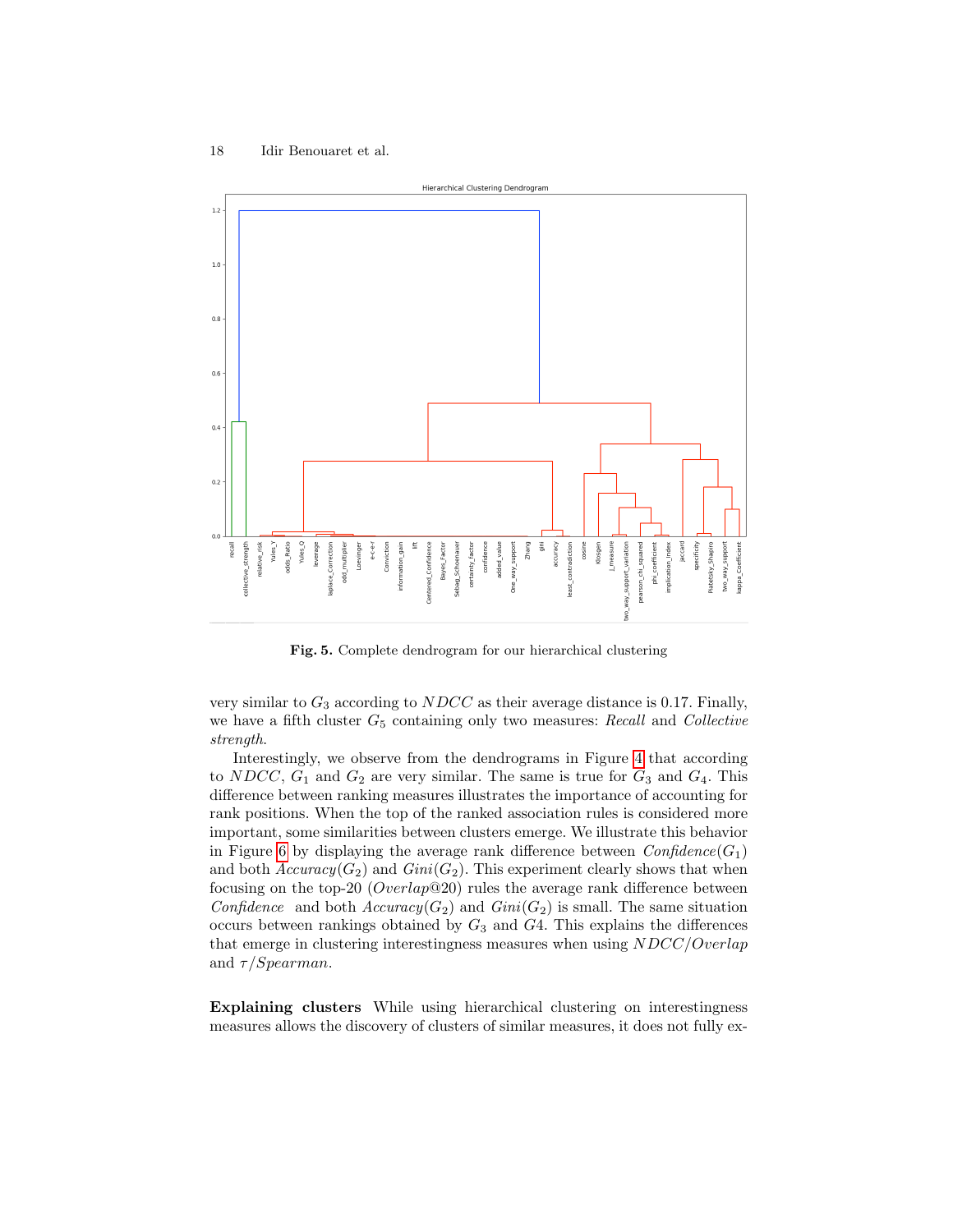

Fig. 6. Rank correlations

plain which types of results are favored by each of them. We propose to compare the output clusters according to the two most basic and intuitive interestingness measures used in data mining: Confidence and Recall. Confidence represents how often the consequent is present when the antecedent is, that is,  $P(\mathcal{B}|\mathcal{A})$ . Its counterpart, Recall represents the proportion of target items that can be retrieved by a rule, that is,  $P(A|B)$ .

We present in Figure 7, the average *Confidence* and *Recall* values obtained on the top-20 rules ranked according to each interestingness measure. The cluster  $G_1$ containing Confidence scores the highest on this dimension, but achieves a really low Recall.  $G_2$  is extremely close to  $G_1$ , but achieves a slightly lower Confidence and Recall. After that, we have in order of increasing Recall and decreasing Confidence  $G_3$  and  $G_4$ . Finally,  $G_5$  which contains Recall achieves the highest value on this dimension while having the smallest Confidence. Figure 7 also shows that executing a Euclidean distance-based clustering, such as  $k - means$ , with the  $Recall/Confidence$  coordinates leads to similar results as with hierarchical clustering. These results are summarized in Table 4.

# 4.3 Rankings comparison for demo assoc

For demo assoc, we adopt exactly the same protocol as for prod assoc. We generate a set of association rules  $A \rightarrow \mathcal{B}$ , where  $\mathcal{B}$  is a product category among a set of 16 representative categories that were selected by our analysts. For each product category  $\beta$ , analysts seek to answer the following question: which customer segments A to target with products in category B. Overall we obtain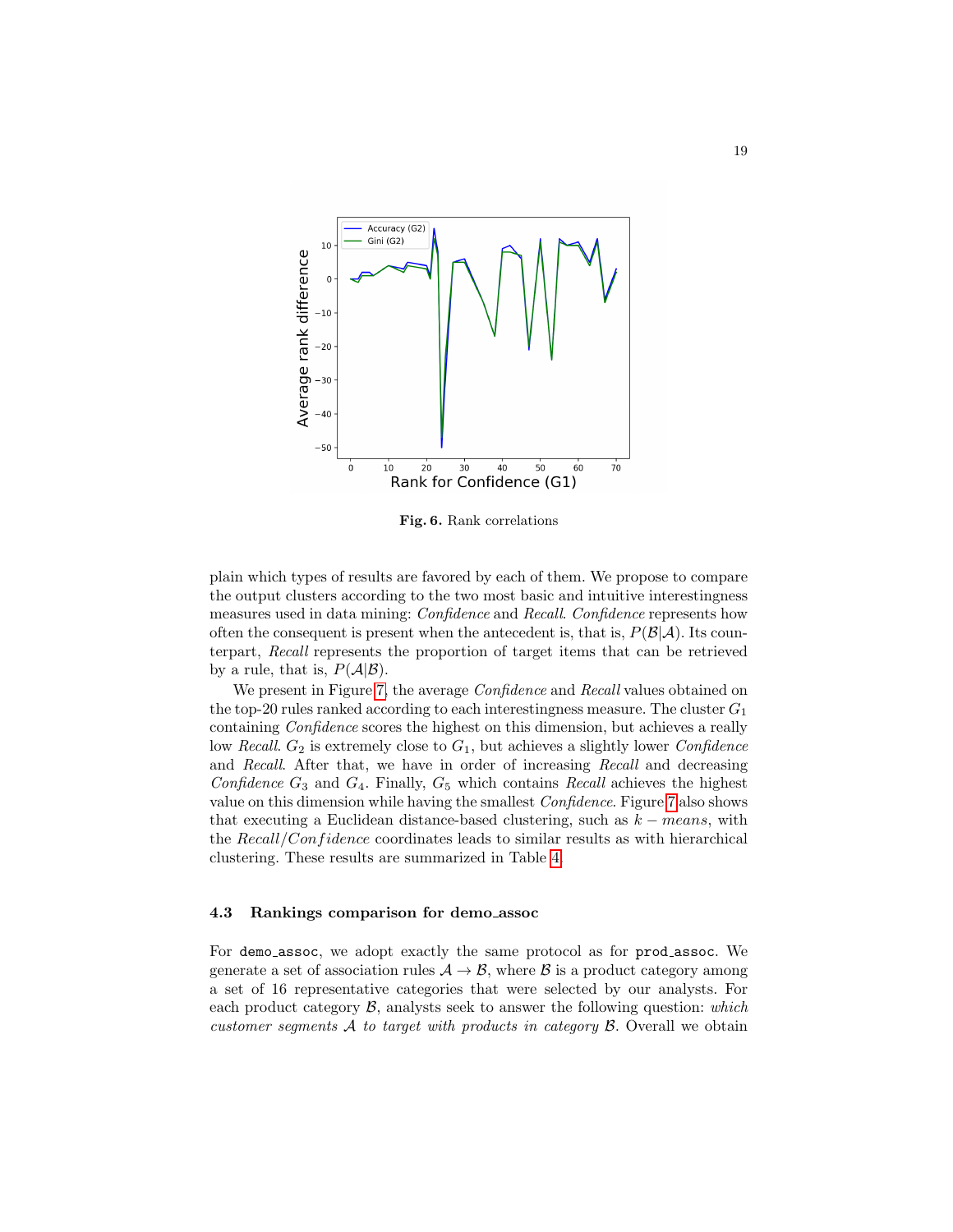

Fig. 7. Average recall/confidence of the top-20 results of interestingness measures

7, 616 association rules. We compute one rule ranking per combination of target category and interestingness measure.

Similarly to prod assoc, our summarization results in 5 clusters (we omit the figure due to space limitations). The first two clusters  $G_1$  and  $G_2$  remain unchanged. A third cluster  $G'_3$  contains 7 measures (including Klosgen and Implication index) is very similar to  $G_1$  according to NDCC (due to accounting for high ranks). We obtain a fourth cluster  $G'_{4}$  containing 3 measures (*Pearson's*  $\chi^2$ , *J*-measure and *Two-way support variation*) and a fifth cluster  $G_5'$  containing 4 measures (Recall, Collective strength, Cosine, Jaccard). Our hypothesis is that the observed difference between clusterings obtained for demo assoc and prod assoc is mainly due to high values of  $P(A)$  in demo assoc unlike the prod assoc scenario.

#### 4.4 Running time and memory consumption

Our development environment is comprised of Python 3.7.0 that invokes  $jLCM$ (implemented in JDK 7), for each target product or category on a 2.7 GHz Intel Core i7 machine with a 16 GB main memory, running OS X 10.13.6. Table 6) presents the average running time as well as the memory consumption of prod assoc over 228 target products and that of demo assoc over 16 categories. We note that demo\_assoc runs slower than prod\_assoc. This is mainly due to the difference in cardinalities of the constructed transactional datasets: 35, 377, 345 transactions in demo\_assoc and 1,083,901 transactions in prod\_assoc. We notice a similar trend regarding memory consumption.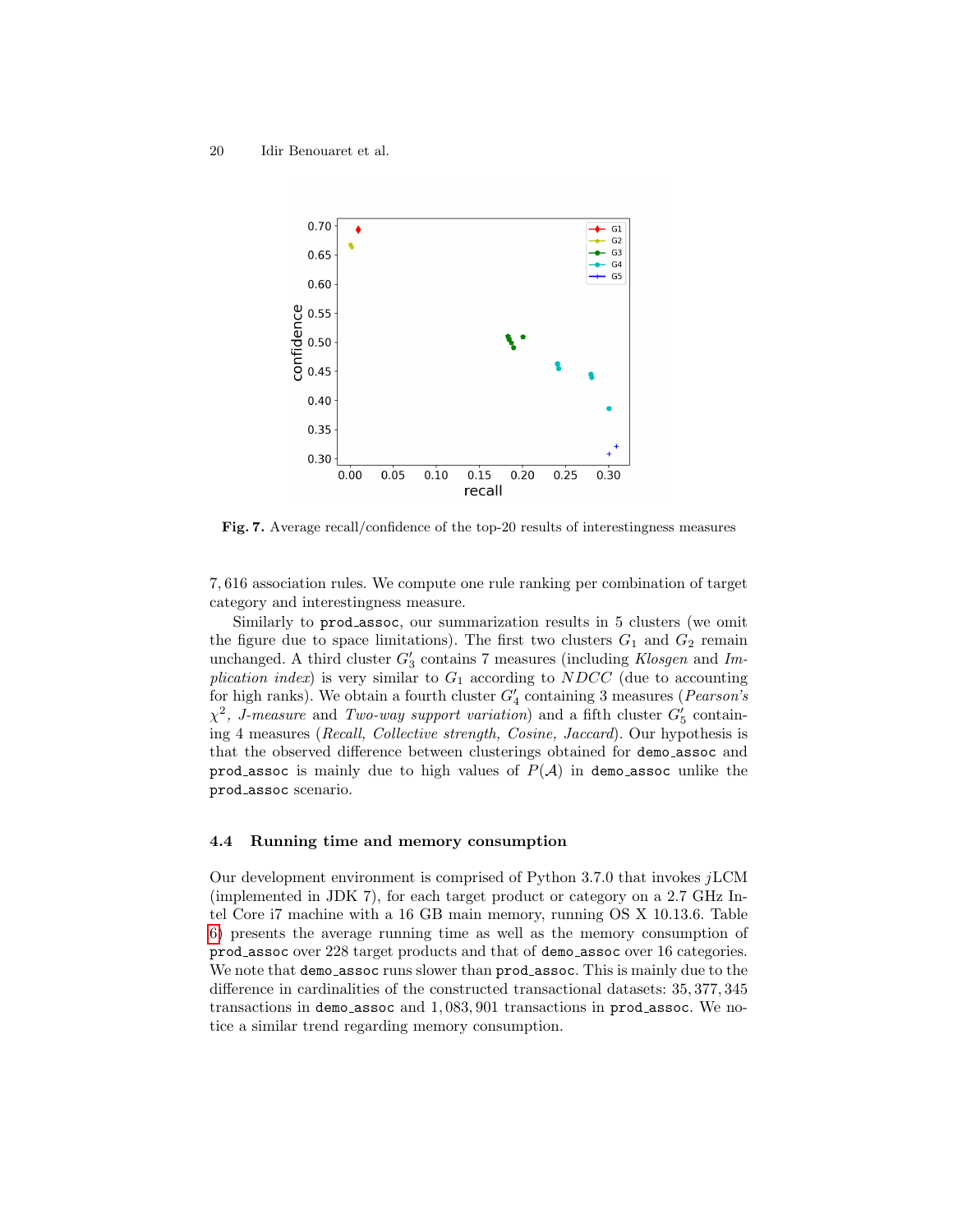Table 6. Average run time and memory consumption for mining association rules for a target product/category

|            |                 | Mining scenario Average run time Average memory usage |
|------------|-----------------|-------------------------------------------------------|
| prod_assoc | $12,72$ seconds | 111.17 Mo                                             |
| demo_assoc | $40.94$ seconds | 306.83 Mo                                             |

#### 4.5 Rules that produce the same rankings

We report in this section measures that produce exactly the same rankings. Recall that we are given a set of association rules  $\mathcal{R}={r_1, r_2, ..., r_n}$  to rank. Given two measures  $m_1$  and  $m_2$  and their corresponding ranked lists of association rules  $L_{\mathcal{R}}^{m_1}$  and  $L_{\mathcal{R}}^{m_2}$ ,  $m_1$  and  $m_2$  produce exactly the same ranking iff  $L_{\mathcal{R}}^{m_1} = L_{\mathcal{R}}^{m_2}$ . More formally, for any two rules  $r_i$  and  $r_j \in \mathcal{R}$ , if  $m_1$  ranks  $r_i$  before  $r_j$  then  $m_2$  also ranks  $r_i$  before  $r_j$ , i.e., in order to prove that two measures  $m_1$  and  $m_2$  always produce the exact same ranking, one have to prove that:

$$
\forall r_i, r_j \in \mathcal{R} : r_i^{m_1} \le r_j^{m_1} \Longleftrightarrow r_i^{m_2} \le r_j^{m_2}
$$

where  $r^m$  is the rank of the rule r according to measure m. These theoretical dependencies between interestingness measures are studied in both C. Tew et al. [29] and Dhouha [5]. Here, we summarize the group of measures that theoretically produce indistinguishable rankings and give the existing relationship between measures. We do not provide the details of the proofs and kindly refer the reader to C. Tew et al. [29] and Dhouha [5] for the detailed proofs.

## – {Yule's Q , Yule's Y and Odds Ratio}:

$$
Yule's Q = \frac{Odds \ Ratio - 1}{odds \ Ratio + 1}
$$

and

$$
Yule's Q = \frac{\sqrt{Odds Ratio} - 1}{\sqrt{odds Ratio} + 1}
$$

– { Lift, Information gain }:

It is easy to see that:

$$
Information\ gain = log_2(lift)
$$

Information Gain is a monotonically increasing transformation of Lift, so they are returning exactly the same rankings.

– { Conviction, Loevinger }:

$$
Loevinger = 1 - \frac{1}{Conviction}
$$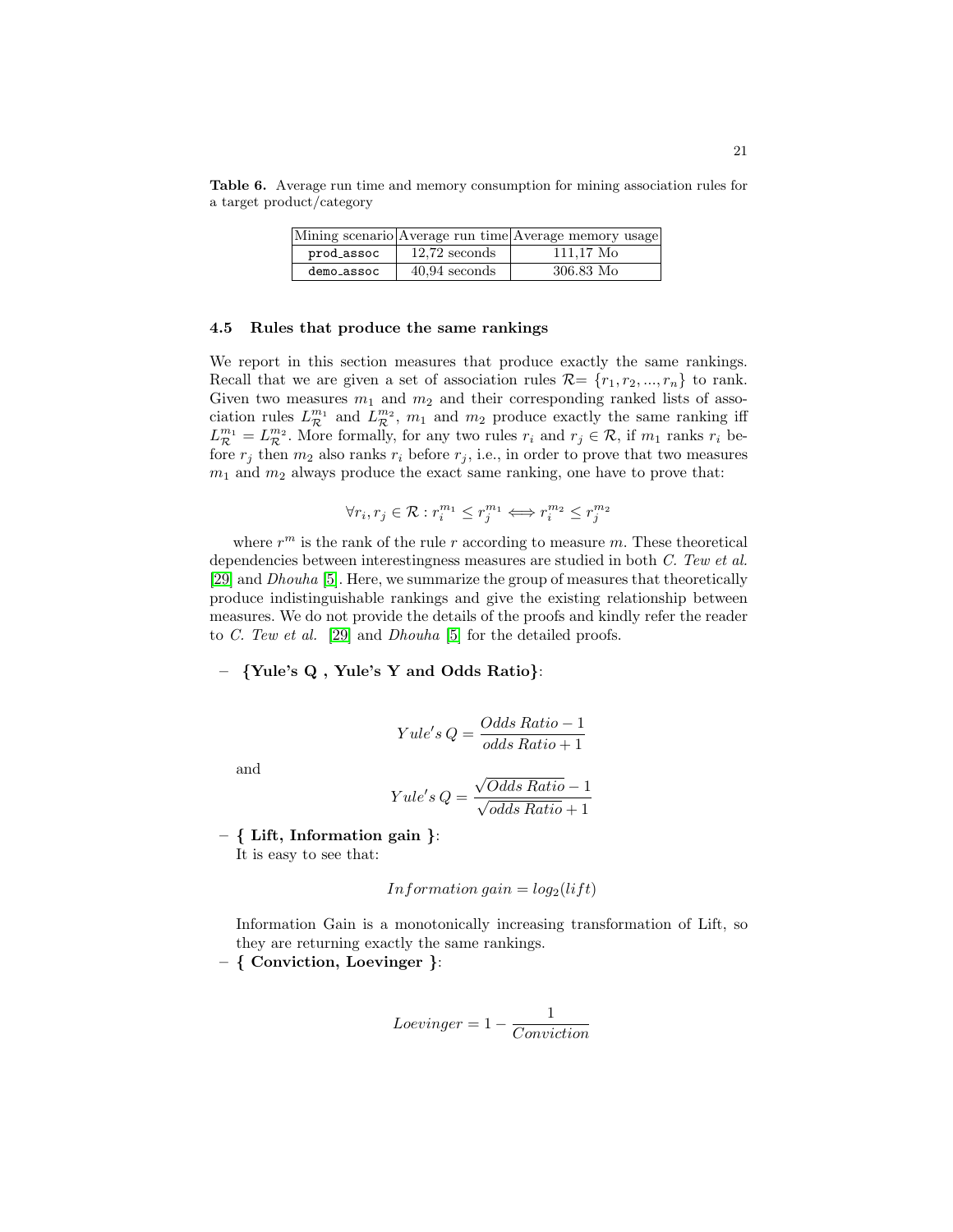- 22 Idir Benouaret et al.
- { Example and Counter-example Rate, Sebag-Schoenauer }:

$$
ECR = 1 - \frac{1}{Sebag\ Schoenauer}
$$

– {Odd Multiplier, Zhang }:

$$
Zhang = \frac{Odd \; Multiplier - 1}{max(1, Odd \; Multiplier)}
$$

In addition to these relationships, some others can be found in the special case when the target  $B$  is fixed. Since our analyst specifies a single target product at a time, for all ranking measures we have  $P(\mathcal{B})$  constant. This eliminates some of the differences between the considered interestingness measures. Here, we highlight the measures that give exact rankings when the target is specified.

# – {Information gain, Lift, Added Value, Certainty factor, Confidence, Laplace correction }

When, the target B is fix some dependencies can easily be proven analytically. For example, we can easily notice that:

$$
Lift(A \to B) = Confidence(A \to B)/P(B)
$$

Given that  $P(B)$  is constant, we have the result that Lift and Confidence give exact association rule ranking. Similar observations appear between other measures. For instance,:

$$
Added value(A \to B) = Confidence(A \to B) - P(B)
$$

$$
Certainly\ factor(A \to B) = \frac{Added\ value(A \to B)}{1 - P(B)}
$$

# 5 User study

We now report the results of a user study with domain experts at TOTAL. The goal of this study is to assess the ability of interestingness measures to rank association rules according to the needs of an analyst. More specifically, we would like to identify which of the interestingness measures are most preferred by our analysts.

As explained in Section 4, we identified 5 clusters of similar measures, and selected a representative measure in each cluster for the user study (their names are in bold in Table 3). Representative measures are selected as the ones that most represents each clusters of measures (i.e., with the highest average similarity).

We rely on the expertise of our industrial partner to determine, for each analysis scenario, which family produces the most actionable results. Actionable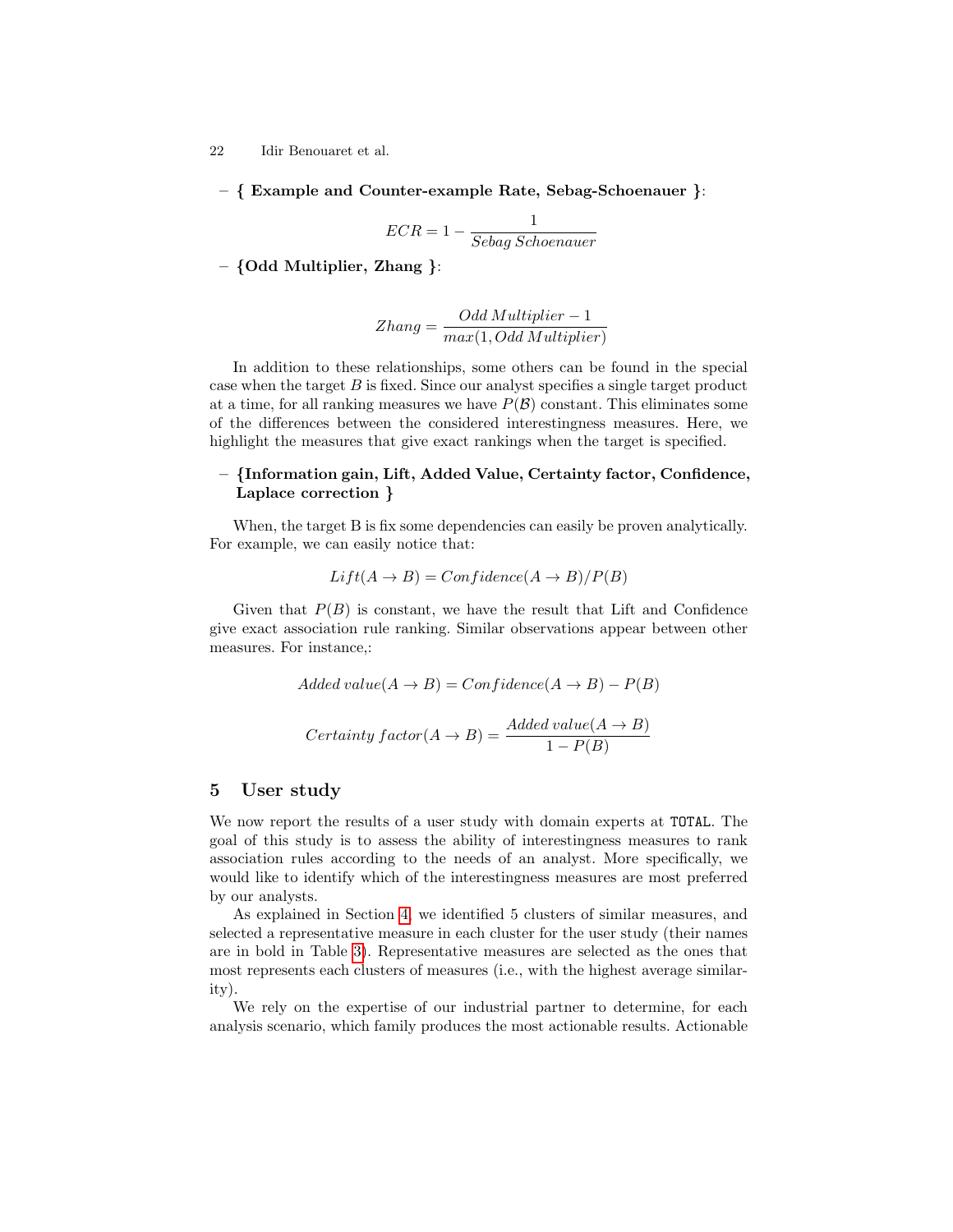is interpreted as the most likely to lead to relevant recommendations. This experiment involved 2 experienced analysts: one data scientist and one product manager (co-authors of this paper).

For each mining scenario, prod assoc and demo assoc, we sampled target products and target categories respectively. Each analyst picks a mining scenario among prod assoc and demo assoc for which a target product or a target category must be chosen, respectively. The analyst receives a ranked list of rules. Neither the name of the measure nor its computed values for association rules are revealed because we wanted analysts to evaluate rankings without knowing how they were produced.

For a given scenario and a target product or category, our analysts completed 20 comparative evaluations showing two rankings to be compared with the top-10 rules per ranking. In each case, analysts were asked a global question on which ranking they preferred, and also to mark actionable rules in each ranking. We also collected feedback in a free-text form.

#### 5.1 Initial study

In our initial deployment, only a few rules were marked as actionable and most rules were deemed unsurprising regardless of their ranking. After a careful examination of the rankings and of the free-text comments, we found that most rules contained products that had been bundled together as promotional offers, and that most rule antecedents in prod assoc were "polluted" with frequently purchased items.

For instance, gas and plastic bags are present in many rules and only confirm what analysts already know: that most customers purchase gas and plastic bags for their groceries. Similarly, in summer, TOTAL regularly runs offers for multipurpose wipes and for car washing services. Other offers are most subtle and formulated as "2 products among": Evian, Coca-Cola, Red Bull, Lay's Chips, Haribo, Mars, Snickers, Twix, Bounty and Granola. It is hence unsurprising to find rules associating any two of those items.

As a result, we decided to filter out gas and plastic bags from the dataset and to remove from transactions items purchased shortly after a promotional offer (identified by their reduced total price).

## 5.2 Feedback on ranking measures

Our second deployment was more conclusive. In summary, we observed that rankings that favor *Confidence* are best to determine which products to promote together, and rankings that favor Recall are well-suited for the case where a product is given and the goal is to find who to target. These conclusions resulted from deploying comparative evaluations for 5 products for prod assoc and 5 categories for demo assoc.

In the case of prod assoc, the most preferred cluster was  $G_1$ , and an overwhelming proportion of rules in that cluster were marked as actionable. The next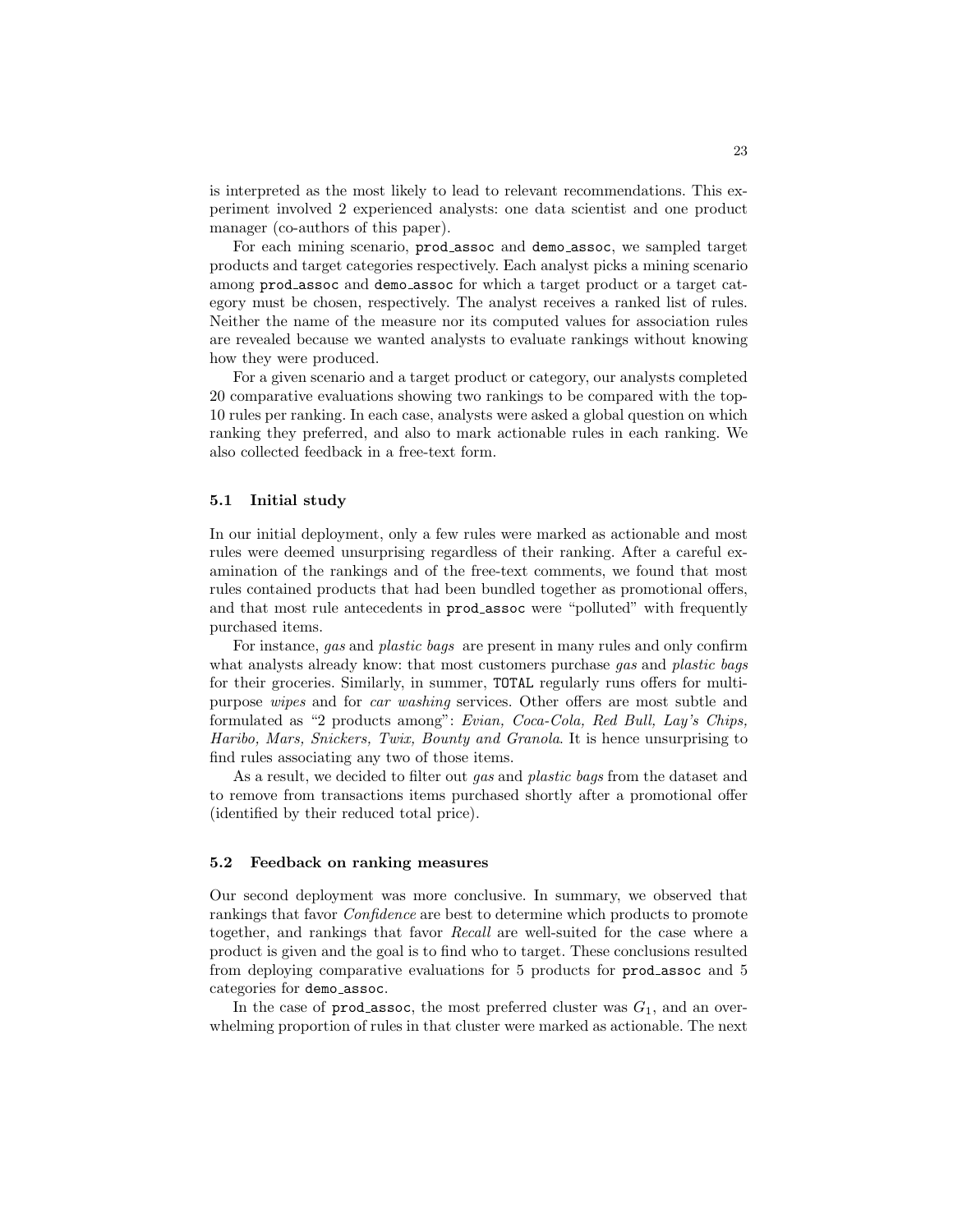most preferred in this same scenario is  $G_2$ . Both  $G_1$  and  $G_2$  favor Confidence, i.e.,  $P(\mathcal{B}|\mathcal{A})$ , and reflect the case where a product is given and the goal is to find which other products A to bundle it with in a promotion.

We summarize the feedback we received.

- 1. Associations between  $Cof\!\!f\!ee/Coke$  and other products:  $Cof\!\!f\!ee$  has a high confidence with *Chocolate bars* and other drinks (*Water, Energy drinks* and Soda). This association was deemed immediately actionable. A similar observation can be made with the association between Coca Cola and Sandwiches, Drinks, Potato chips and Desserts.
- 2. Association between car-related products: The product *Engine Oil* has a high confidence with the car wash service TOTAL Wash, Windshield wash and a product for engine maintenance. This association was deemed immediately actionable. A similar observation was made for Tire Spray and TOTAL Wash, Windshield wash and different car wipes products.
- 3. Associations between a product in different categories: The product Bounty chocolate bar has a high confidence with products in the same category (other Chocolate bars), but also with different Biscuits, Coffee and drinks (*Water* and *Soda*). This association was deemed large scope and immediately actionable.
- 4. Associations between products in the same category: It was observed that the product Petit Ecolier, a chocolate biscuit, had a high confidence with other biscuits. According to our analysts, running offers on competing products is risky from a marketing point of view.

These examples illustrate the overwhelming preference for measures favoring Confidence for prod assoc rules, and the need for domain experts in the loop to assess the actionability of rules, beyond automatic measures.

In the case of demo\_assoc, the most preferred cluster was  $G'_{5}$ , and an overwhelming proportion of rules in that cluster were marked as actionable. The next most preferred in this same scenario is  $G'_{4}$ . Both  $G'_{4}$  and  $G'_{5}$  favor Recall, i.e.,  $P(\mathcal{A}|\mathcal{B})$ , and reflect the case where a product category is given and the goal is to find who to target. In the case of demo assoc, who to target is directly interpreted as which customer segments to target with products in that category. We summarize the feedback we received.

- 1. Ice cream products are mostly consumed in the region around Paris, in the South of France and in stations on the highway from North to South. That is the case for all consumer segments across all ages and genders. This rule led our analysts to look more carefully into the kind of station at which Ice cream products are consumed (e.g., on highways or not).
- 2. Hot drinks are less attractive in the South of France.
- 3. Car lubricants are mostly purchased by seniors (regardless of gender and location).

The above examples illustrate the overwhelming preference for measures offering a high Recall as a ranking measures for demo assoc rules, and the interest of domain experts in finding which are the best customer segments to target with products in a specific category.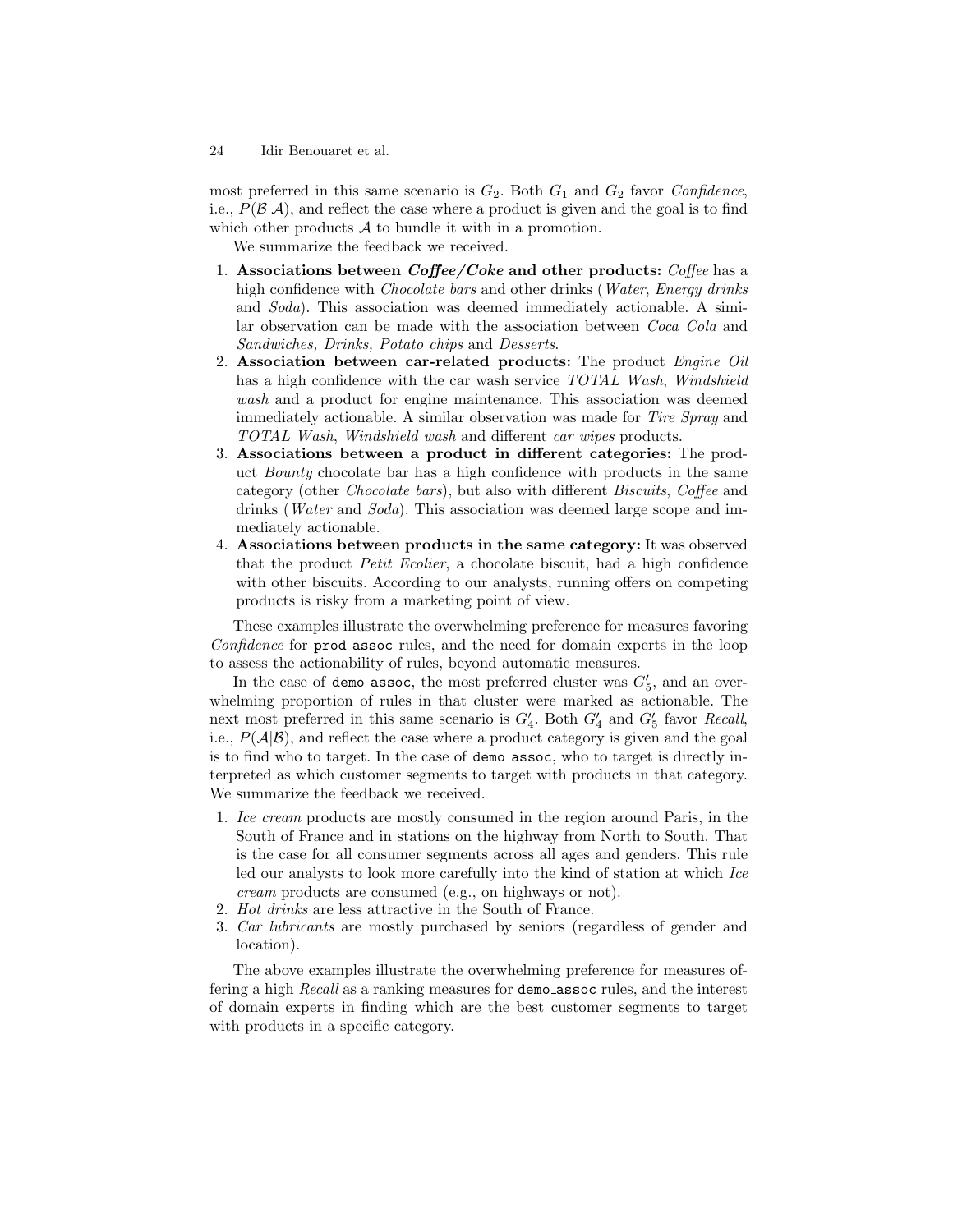# 6 Product Recommendation

Recommendation systems are designed to guide users in a personalized way in finding useful items among a large number of possible options. Nowadays, recommendations are deployed in a wide variety of applications, such as e-commerce, online music, movies, etc. Like many retailers, TOTAL expressed a need for an automatic recommendation system to increase customer satisfaction and keep them away from competitor retailers. The deployment chosen by our business partners is to first design and evaluate recommendations using the synthesized interestingness measures, and then choose the right one for an actual deployment campaign in gas stations and for running personalized promotional offers.

#### 6.1 Recommendation through Association Rules

Recommendation systems can benefit from association rules extraction [11,26]. As shown in the experimental study by Pradel et al. [24], association rules have demonstrated good performance in recommendations using real-world ecommerce datasets, where explicit feedback such as ratings on the products is not available. Thus, it appears necessary to evaluate the performance of recommendations based on association rules mining on our dataset.

Association rules were first used to develop to p- $N$  recommendations by  $Sar$ war et al [26]. They use *support* and *confidence* to measure the strength of a rule. First, for each customer, they build a single transaction containing all products that were ever purchased by that customer. Then, they use association rule mining to retrieve all the rules satisfying a given minimum support and minimum confidence constraints. To perform top-N recommendations for a customer  $u$ , they find all the rules that are supported by the customer purchase history (i.e., the customer has purchased all the products that are antecedent of the rule). Then, they sort products that the customer has not purchased yet based on the maximum confidence of the association rules that were used to predict them. The N highest ranked products are kept as the recommended list. Authors in [11] use a very similar approach but they also consider additional association rules between higher-lever categories where it is assumed that products are organized into a hierarchical structure.

These works present two main drawbacks. First, they require specifying thresholds on support and confidence which might be hard to adapt for different customers, and which results in the inability to recommend products that are not very frequent. Second, searching for rules where the whole purchase history of a customer is included in the antecedent, might lead to a very low or insufficient number of associations. Thus, for every customer who purchased a single product that fails the minimum support constraint the approach cannot compute recommendations. To overcome these drawbacks, we adapt the approach of Pradel et al. [24] using bi-gram association rules which consists in computing the relevance of the association rules  $(l \to k)$  for every pair of products l and k. In computing relevance of a rule, we do not restrict ourselves to confidence and leverage the results we obtained on the synthesized measures to compare how different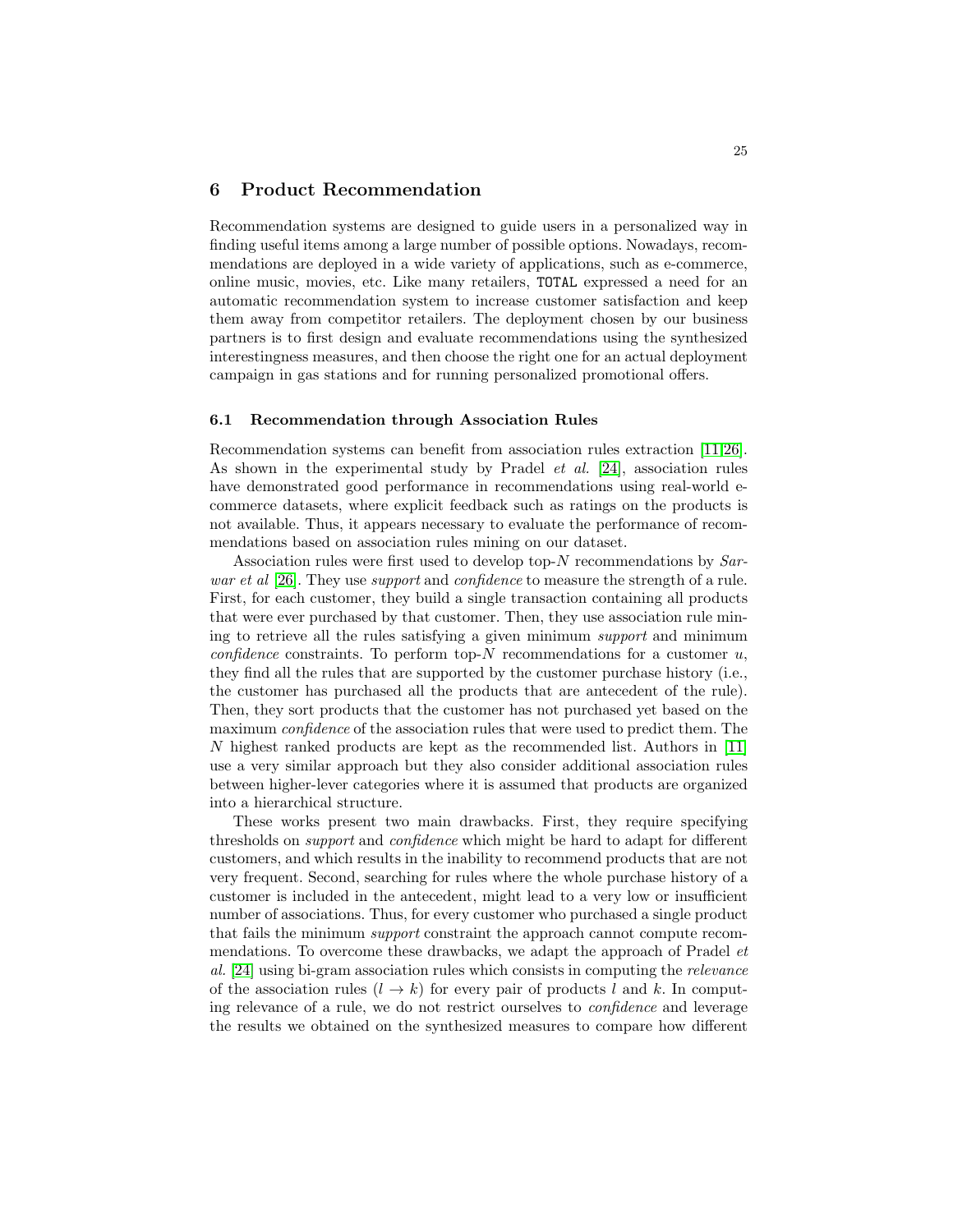interestingness measures behave in practice (i.e., in providing accurate recommendations). In fact, as we show in Table 7, for the same anonymized customer, different interestingness measures (in this case: Confidence,Least-Contradiction and Piatetsky-Shapiro) provide different top-5 product recommendations.

Table 7. Purchase history of an anonymized customer and top-5 product recommendation according to different interestingness measures. Product descriptions are kept in French.

|                                                                                                                                                                                       | top-5 recommendations using different interestingness measures                        |                                                                               |                                                                              |  |
|---------------------------------------------------------------------------------------------------------------------------------------------------------------------------------------|---------------------------------------------------------------------------------------|-------------------------------------------------------------------------------|------------------------------------------------------------------------------|--|
| Purchase history                                                                                                                                                                      | Confidence                                                                            | Least-Contradiction                                                           | Piatetsky-Shapiro                                                            |  |
| Coca Cola 50Cl<br>'Coca Cola 1.5L<br>Chupa chups<br>Coca Cola 33CL<br>Cristaline 1.5L<br>PIM'S Framboise Lu<br>Sandwish.XXL Jamb<br>Kinder Bueno 43G<br>Total Wash 15<br>Snickers 50g | Total Wash 25<br>Café 10<br>Coca Cola Pet 1L<br>Fuze Peche Pet 40Cl<br>Chips Lays 45G | Total Wash 25<br>Café 10<br>Chips Lays 45G<br>Fuze Peche 40Cl<br>Evian $1.5L$ | Café 10<br>Fuze Peche 40Cl<br>Cristaline 50CL<br>Mars Legend 51G<br>Evian 1L |  |

More formally, let  $\mathcal{U} = \{u_1, u_2, ..., u_m\}$  be the set of all customers and  $\mathcal{I} = \{i_1, i_2, ..., i_n\}$  be the set of all products. For a given customer  $u, H_u \subseteq \mathcal{I}$ denotes the purchase history of  $u$ , the set of all products ever purchased by u. The training stage of the algorithms we evaluate takes as input a purchase matrix, where each column corresponds to a product and the customers that have purchased it, and each row represents a customer and the products she purchased.

We denote  $P$  the *purchase matrix* of the m customers in  $U$  over the n products in *I*. An entry  $p_{u,i}$  in the matrix contains a boolean value (0 or 1), where  $p_{u,i} = 1$ means that product i was bought by customer  $u$  at least once (0 means the opposite).

We leverage the purchase history of our customers to extract association rules of the form  $i \Rightarrow j$ , which means that whenever a customer purchases the product i (antecedent), she is likely to purchase the product j (consequent). Therefore, We use *bigram* rules to compute an association matrix  $\boldsymbol{A}$  between each pair of products i, j. The matrix  $\boldsymbol{A}$  is computed from the purchase matrix  $\boldsymbol{P}$ , where each entry  $a_{j,l}$  corresponds to the interestingness of the association rule  $j \Rightarrow l$ .

$$
a_{j,l} = interestingness(j \Rightarrow l)
$$
\n<sup>(1)</sup>

The training phase of the approach consists of the computation of all available bi-gram association rules, and stores the corresponding values of the strength on association rules in the association matrix  $\boldsymbol{A}$  of size  $n \times n$ . Once, the association matrix is computed, to generate top- $N$  recommendations for customer  $u$ , we first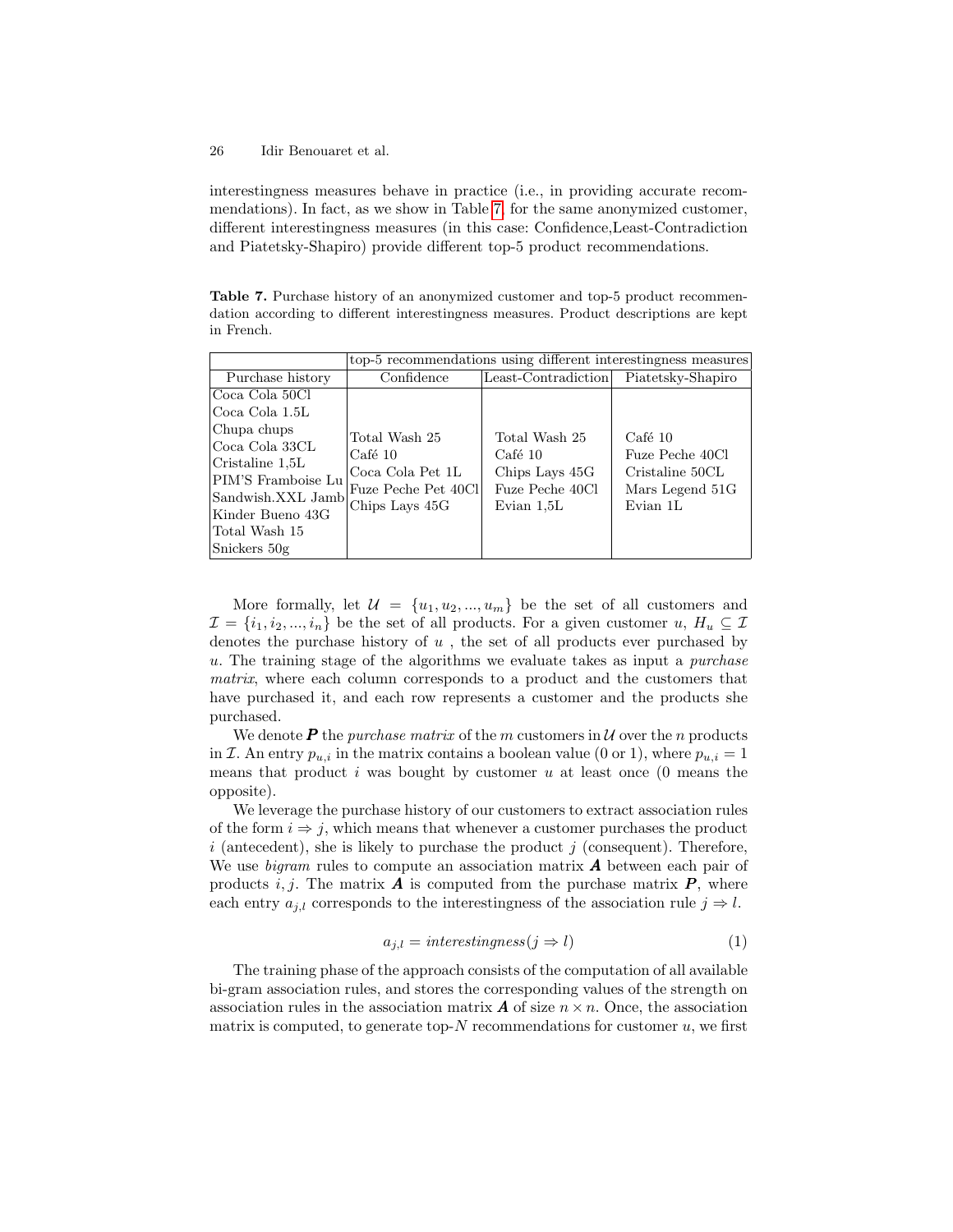identify a set of association rules that are supported by the purchase history of u. i.e., rules of the form  $k \Rightarrow l$ , where k is purchased by u. Then, non purchased products are ranked either by their maximum value [26], [24], or the sum of values [11] of all association rules. In our case, the max aggregation was found to give slightly better results. This could be explained by the fact that given a target product purchased by the test customer in the test set (e.g, cleaning wipes), if the customer purchased in the past food and drinks products frequently and car wash products (e.g. *windshield washer*) less frequently. Using the sum aggregation will result to a poor prediction for the target cleaning wipes even if it is highly associated with the windshield washer because of the poor values of associations with other food and drink products that the customer purchased.

Thus, we compute the score of a product  $i$  for a customer  $u$  as follows:

$$
score(u, j) = Max_{i \in H_u} interestingness(i \Rightarrow j)
$$
\n(2)

where,  $H_u$  is the purchase history of customer u, and i is a candidate product for recommendation. Products are then sorted according to their respective scores and the top- $N$  products are recommended to  $u$ .

#### 6.2 Experiments

Protocol In this section, we present our experimental protocol and the evaluation measures we use in our experiments. The widely used strategy for evaluating recommendation accuracy in offline settings is to split the dataset into training and test sets. The test set is used to simulate future transactions (ratings, clicks, purchases, etc) and it usually contains a fraction of transactions. The remaining interactions are kept in the training set and are fed to the recommendation algorithm to output a list of top- $N$  product recommendations for each user. The accuracy of recommendations is then evaluated on the test set. However, this setting does not reflect well the reality in the retail context as it is time agnostic.

The availability of timestamps in the purchase records enables us to attempt a more realistic experiment. We hence train our algorithm on past purchases and test the results on future purchases. We split the dataset according to a given point in time which acts as our "present" (the time we apply our algorithm). Purchases that happened before the split point are used for training, whereas future purchases after the split point are used for testing. Customers whose purchase histories are timestamped only after the split point are discarded. For our dataset, we choose 1st January 2019 to be the split date. More specifically, we use purchase records from January 2017 to December 2018 for training and records from January 2019 to December 2019 for testing.

As it is often practiced in the recommendation literature [8,25], for our experiments we discard customers who purchased fewer than 5 products in the training set. An important aspect of our dataset and of all datasets in the retail domain is the tendency to repetitively purchase the same products at different times. It is however much more valuable for the customer and even for the retailer to recommend products that the customer has not purchased recently, or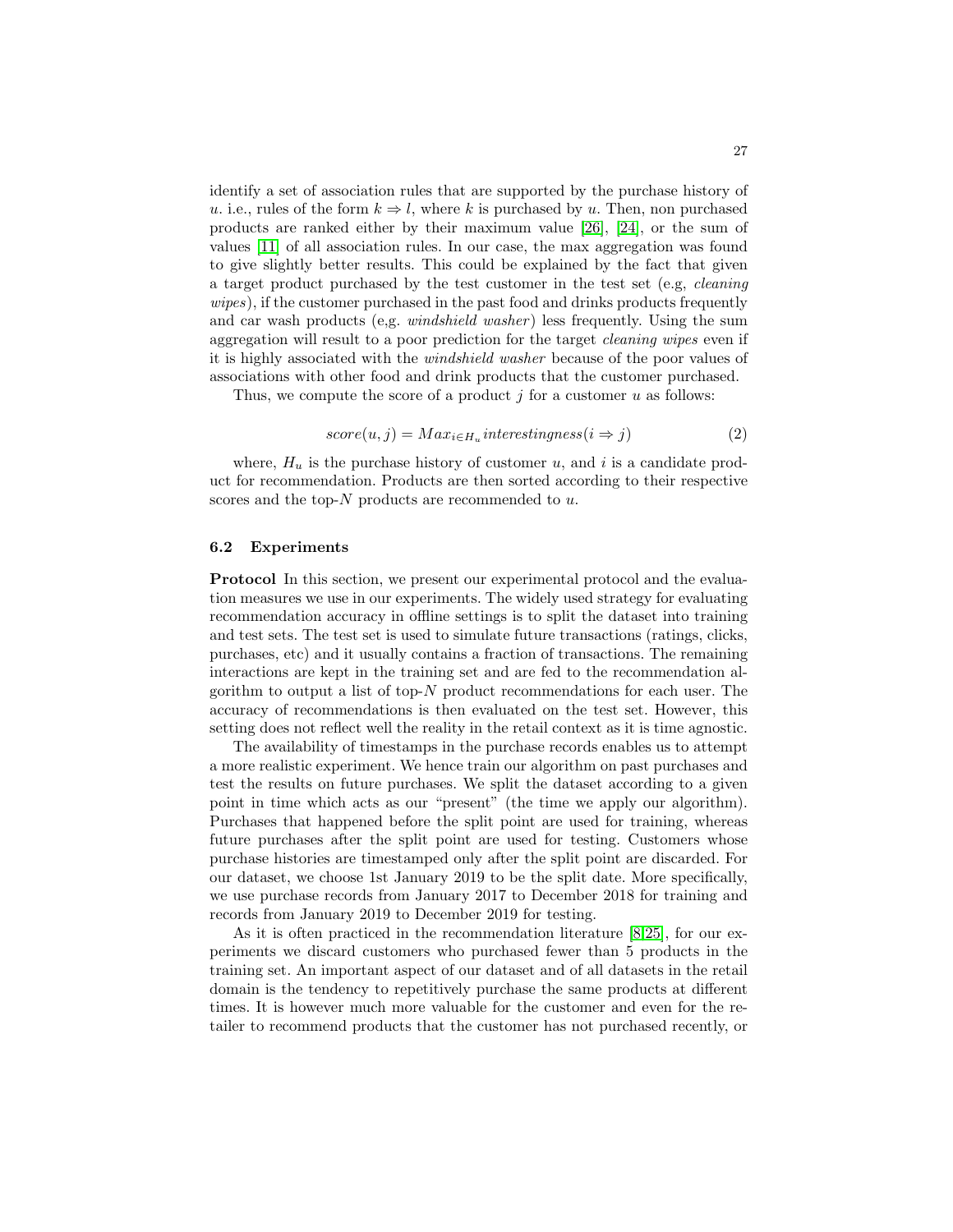is not aware of. In addition, we noticed that if we simply randomly select  $N$ products from the purchase history of each customer as the top-N recommendations, we can reach reasonable accuracy. Thus, after several exchanges with the marketing department at TOTAL, for each test customer we decided to remove the "easy" predictions from the test set corresponding to the products that have been purchased by that customer during the training period. We also select only customers who had more than 10 purchases after removing already purchased products in the test set. This setting makes the task of predicting the correct products harder but potentially more impactful in a real-world scenario.

Evaluation Measures A recommendation algorithm outputs a sorted list of top-N product recommendations given the purchase history of a target customer. Top-N recommendations are typically evaluated in terms of their precision, recall and F1-score  $[6,7]$ . For each customer u, precision measures the percentage of recommended products that are relevant, recall measures the percentage of relevant products that are recommended, whereas, F1-score is defined as the harmonic mean of precision and recall. In our setting, a product  $i$  is relevant to a customer  $u$  if  $u$  has effectively purchased  $i$  in the test set.

In our approach, we have a set of test customers with a corresponding target set of products (recall that the target set contains the customer purchases in the test data). For a given customer  $u$ , the precision, recall,  $F1$ -score and of the top-N recommendations are respectively defined as follows:

$$
Precision_u @N = \frac{|R_u @N \cap T_u|}{N} \tag{3}
$$

$$
Recall_u @N = \frac{|R_u @N \cap T_u|}{|T_u|} \tag{4}
$$

where given a customer u,  $T_u$  is the target test set and  $R_u@N$  is the set of  $top-N$  recommendations.

$$
F1_u@N = \frac{2.Precision_u@N.Fecall_u@N}{Precision_u@N + Recall_u@N}
$$
(5)

To compute the final performance values, we average all metrics over all test customers.

$$
Precision@N = \frac{\sum_{u: test\ customer} Precision_u@N}{Number\ of\ test\ customers}
$$
\n(6)

Similar formulas are used to obtain  $Recall@N$  and  $F1@N$  for all customers:

$$
Recall@N = \frac{\sum_{u: test\ customer} Recall_u@N}{Number\ of\ test\ customers}
$$
\n(7)

$$
F1@N = \frac{\sum_{u: test\ customer} F1_u@N}{Number\ of\ test\ customers}
$$
\n(8)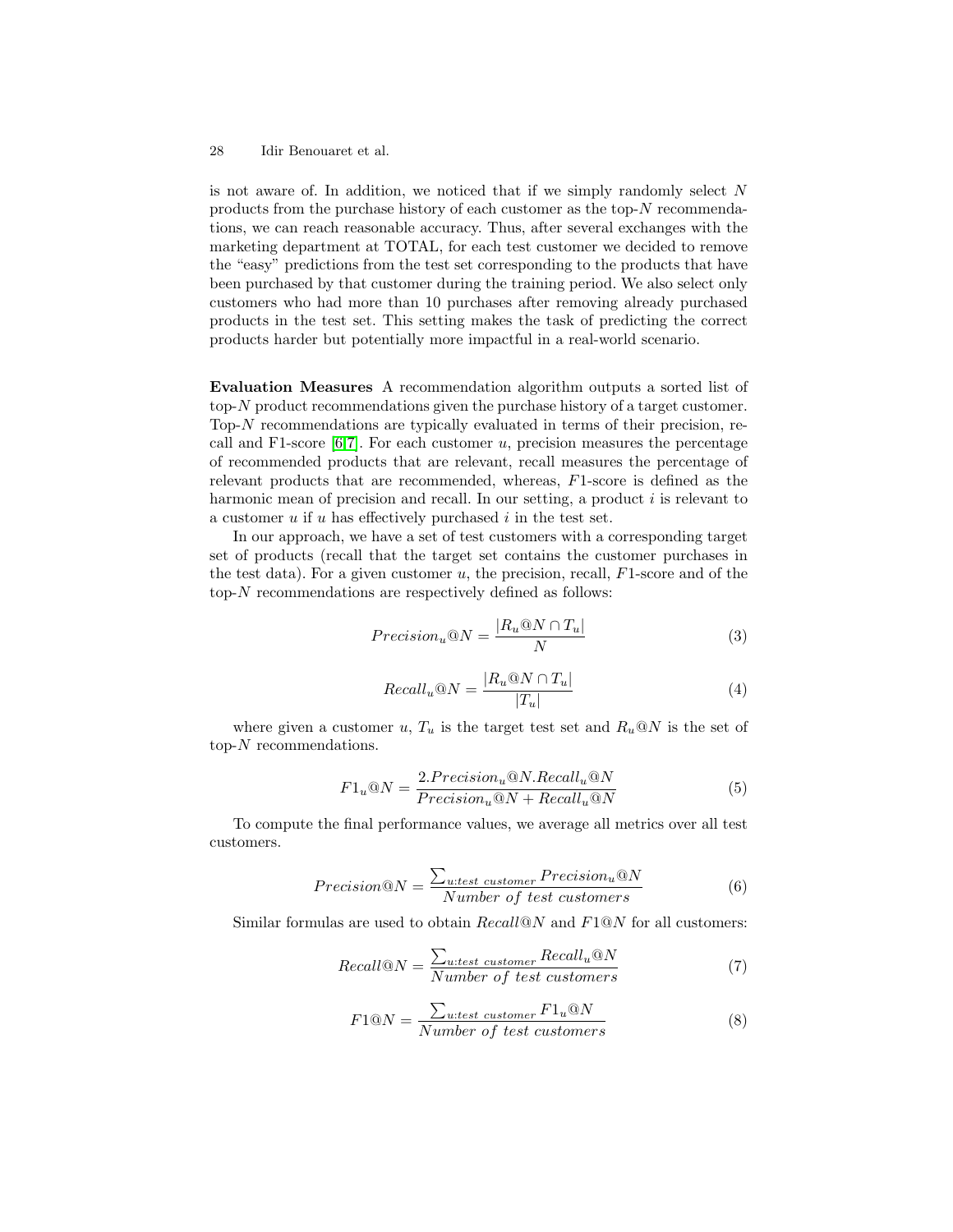Results In our experiments, each row of our training purchase matrix contains all known purchases of training customers before the split date at which training and test sets are separated: January  $1^{st}$ , 2019. All algorithms using the different selected interestingness measures are evaluated using exactly the same test customers and the corresponding target sets. The reported performance results are computed following the experimental protocol described in Section 6.2 and using the evaluation measures reported in Section 6.2.

The values of recommendation accuracy:  $Precision@10$ ,  $Recall@10$  and  $F1@10$ for each interestingness measure are reported in Table 8. First, we can notice that  $G_1$  achieves the best recommendation performance and performs slightly better than  $G_2$ . The performance results confirm our findings in the user study where our domain experts preferred group  $G_1$  and measures that favor confidence for the prod assoc scenario. Second, we notice that the achieved recommendation accuracy for groups  $G_1$  and  $G_2$  are very close (12.56% and 12.08% for Precision@10, respectively). The same occurs with very similar performances for groups  $G_3$  and  $G_4$  (10.95% and 10.56% for *Precision*@10, respectively). These results are consistent with the clustering that we performed using NDCC (Figure 4b). Since we compute top-10 lists per customer,  $NDCC$  gives more importance to associations rules in the top of the lists. This explains the similarities of recommendation performances for  $G_1$  and  $G_2$  as well as groups  $G_3$  and  $G_4$ , as the average distance between  $G_1$  and  $G_2$  in the dendrogram in Figure 4b is 0.15 and the average distance between  $G_3$  and  $G_4$  is 0.17. Then, we notice a really poor performance for measures in group  $G_5$  that are not usable in practice. This is mainly due to the fact that measures having a very low confidence favor rare targets over frequent ones for ranking association rules, which results in recommending mostly irrelevant products. We also noticed that some measures that are in the same cluster may not produce similar recommendation performance. In fact, we also produced recommendations using measures within the same cluster and found that the recommendations were different for some cases. We conjecture that this is due to the fact that the obtained rules for computing recommendations focused on different subsets of purchased products according to different users and exhibit the same phenomenon as the Simpson Paradox. For instance, using Accuracy  $(G_2)$ as a ranking measure leads to a poor performance values  $(0.91\%$  for precision  $@10$ ), while using Least Contradiction  $(G_2)$  gives much better results (12.08% for precision@10), even if both measures are in the same cluster.

Finally, we implemented a MostPop baseline which is the method that were used so far by our analysts and which consists of a non personalized method that recommends to each customer the set of most popular products that the customer did not purchase yet. We can see from our results that except for measures in group  $G_5$ , all others groups of measures perform better than the non personalized baseline. In particular  $G_1$  show an improvement of 53.54% in relative performance.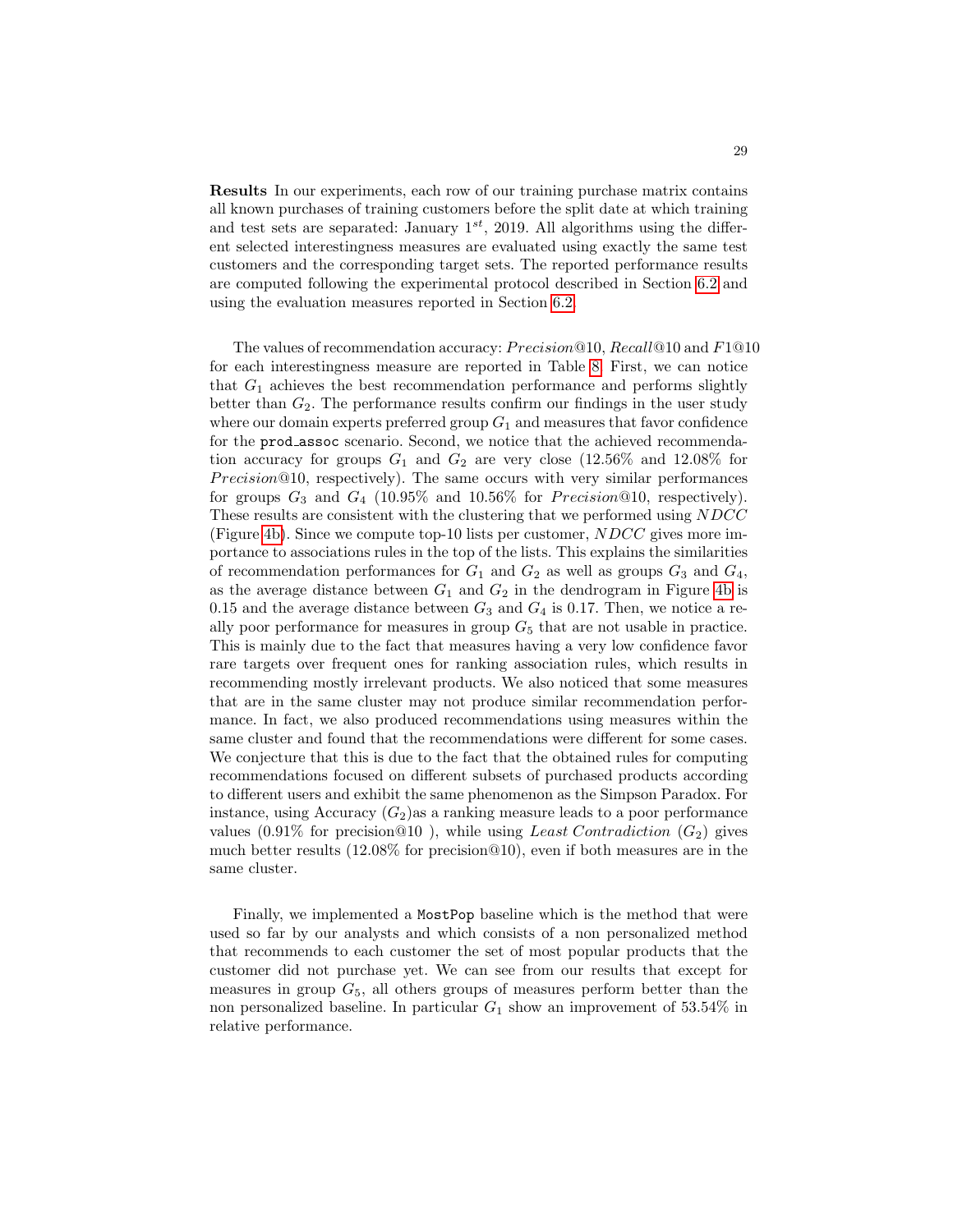| Measure                     |          | Prec@10 Recall@10 F1@10 |                       |
|-----------------------------|----------|-------------------------|-----------------------|
| Lift $(G_1)$                | 12.56%   | 7.03%                   | $\overline{ 8.60\% }$ |
| Least-Contradiction $(G_2)$ | 12.08%   | $6.69\%$                | $8.20\%$              |
| Cosine $(G_3)$              | 10.95%   | $6.19\%$                | 7.55%                 |
| Piatetsky-Shapiro $(G_4)$   | 10.56%   | $6.02\%$                | 7.32\%                |
| Collective strength $(G_5)$ | $0.45\%$ | 0.28%                   | $0.26\%$              |
| MostPop (baseline)          | 8.18%    | 4.76%                   | $5.76\%$              |

Table 8. Recommendation accuracy for each representative measure

# 7 Related work

To the best of our knowledge, this paper is the first to bring a framework for association rule mining to the marketing department of an oil and gas company, and empower domain experts with the ability to conduct large-scale studies of customer purchasing habits.

The definition of quality of association rules is a well-studied topic in statistics and data mining. In their survey [4], Geng et al. review 38 measures for association and classification rules. They also discuss 4 sets of properties like symmetry or monotony, and how each of them highlights different meanings of "rule quality", such as novelty and generality. However, we observe no correlation between these properties and the groups of measures discovered using our framework.

These 38 measures are compared in [14]. Authors consider the case of extracting and ranking temporal rules (event  $A\rightarrow event B$ ) from the execution traces of programs. Each measure is evaluated in its ability to rank highly rules known from a ground truth (library specification). We observe that the measures scoring the highest are all from the groups identified in this work as  $G_1$  and  $G_2$ , which are also favored by our analysts. There are however some counterexamples, with measures from  $G_1$  scoring poorly. The main difference between our work and [14] is the absence of a ground truth of interesting rules for our dataset.

A close work to ours is HERBS [15]. HERBS relies on a different and smaller set of measures to cluster rule rankings. Authors perform an analysis of the properties of measures, in addition to an experimental study. The datasets used are from the health and astronomy domains. Each of them contains at most 1,728 transactions and leads to the extraction of 49 to 6,312 rules. Rankings are then compared between all pairs of measures using Kendall's  $\tau$  correlation measure averaged over all datasets. The largest group of measures identified, which includes *Confidence*, is similar to  $G_1$ .

Our use of the *p-value* (via *Pearson's*  $\chi^2$  *test*) in the evaluation of rule interestingness is borrowed from [17]. In that work, the authors propose an exploration framework where rules are grouped by consequent and traversed by progressively adding items to the antecedent. The framework provides hints incrementally to help guess how each additional item would make a difference. Such a framework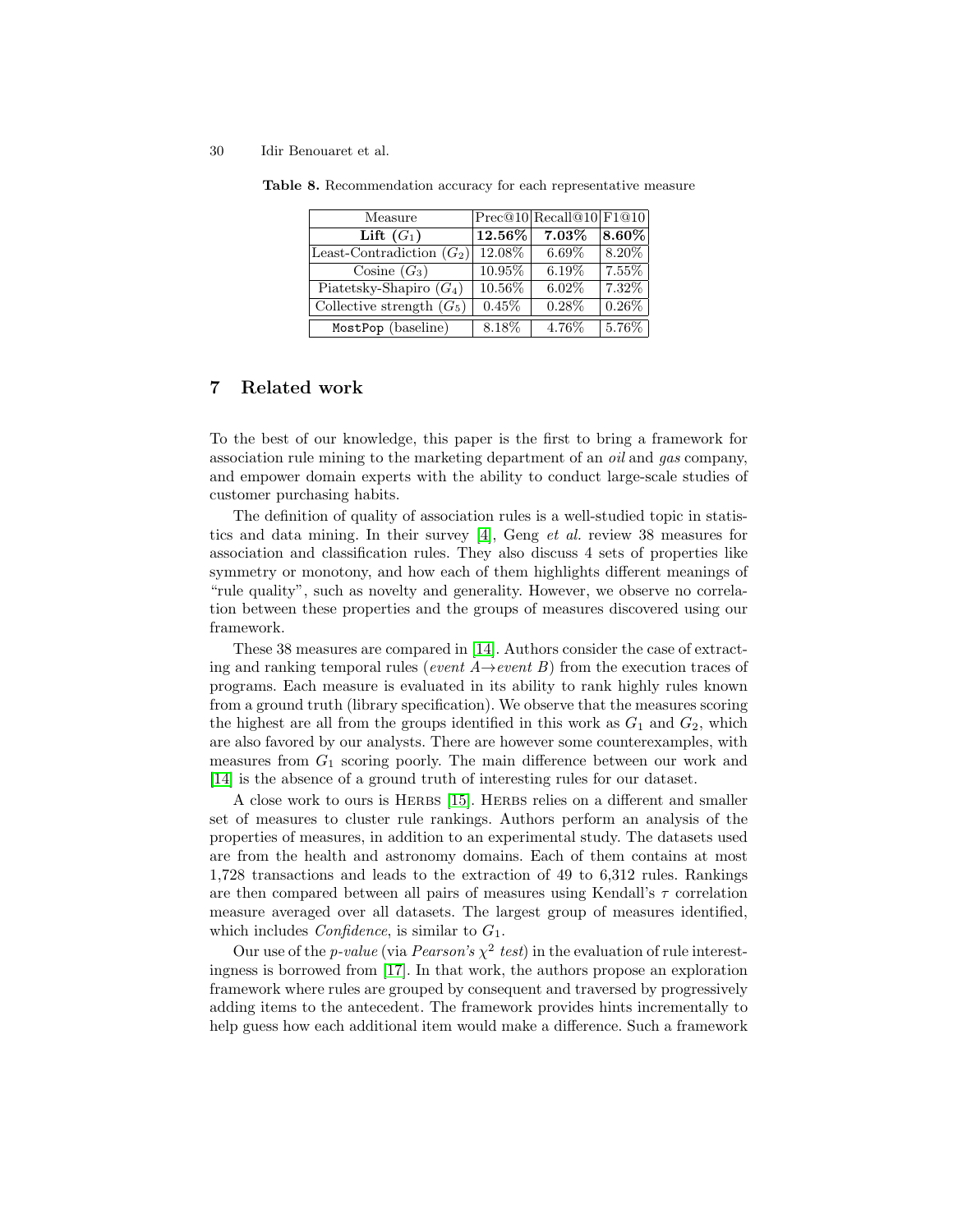is suitable to some of the scenarios we consider and could be integrated in a future version of our work.

Other significant works on clustering interestingness measures include [5,2,29]. In these studies, 61 measures are analyzed from both a theoretical and an empirical aspect to provide insights about the properties and behavior of the measures according to association rule ranking. The number of measures studied in these works is greater than ours. However, our work goes a step further as (1) we provide a user study performed with domain experts from TOTAL marketing department, (2) we show how association rules can be used to perform top-N recommendations, and (3) we show a comparative evaluation of the synthesized interestingness measures according to accuracy measures.

An interesting research area is OLAP pattern mining, which integrates online analytical processing (OLAP) with data mining so that the mining can be performed in different portions of the database [18,23]. However, the focus of our work is not on expressivity nor is it on performance computation. An interesting research direction would indeed be to extend our framework to using the full power of OLAP.

# 8 Conclusion

We present our framework to enable decision support through mining, ranking, and summarization of association rules. We use large longitudinal TOTAL datasets that comprises of 30 million unique sales receipts, spanning 35 million records. In conjunction with domain expert non-scientists, we studied two scenarios: associations between a set of products and a target product, and between customer segments and product categories. Both of these scenarios led to actionable insights leading to effective decision support for the TOTAL marketers. We empirically studied 35 interestingness measures for ranking association rules and further summarize them in 5 synthesized clusters or groups. Resulting groups were then evaluated in a user study involving a data scientist and a domain expert at TOTAL. We concluded that ranking measures ensuring high confidence, best fit the needs of analysts in the case of prod assoc, and measures that ensure high recall are better in the case of demo assoc. Finally, we discussed how our findings can be used to perform product recommendation using different interestingness measures for ranking association rules.

# References

- 1. Agrawal, R., Imieliński, T., Swami, A.: Mining Association Rules between Sets of Items in Large Databases. In: Proc. SIGMOD. pp. 207–216 (1993)
- 2. Belohlavek, R., Grissa, D., Guillaume, S., Nguifo, E.M., Outrata, J.: Boolean factors as a means of clustering of interestingness measures of association rules. Annals of Mathematics and Artificial Intelligence 70(1-2), 151–184 (2014)
- 3. Daniel, W.: Applied Nonparametric Statistics. Houghton Mifflin (1978)
- 4. Geng, L., Hamilton, H.J.: Interestingness Measures for Data Mining: A Survey. ACM Comput. Surv. 38(3) (2006)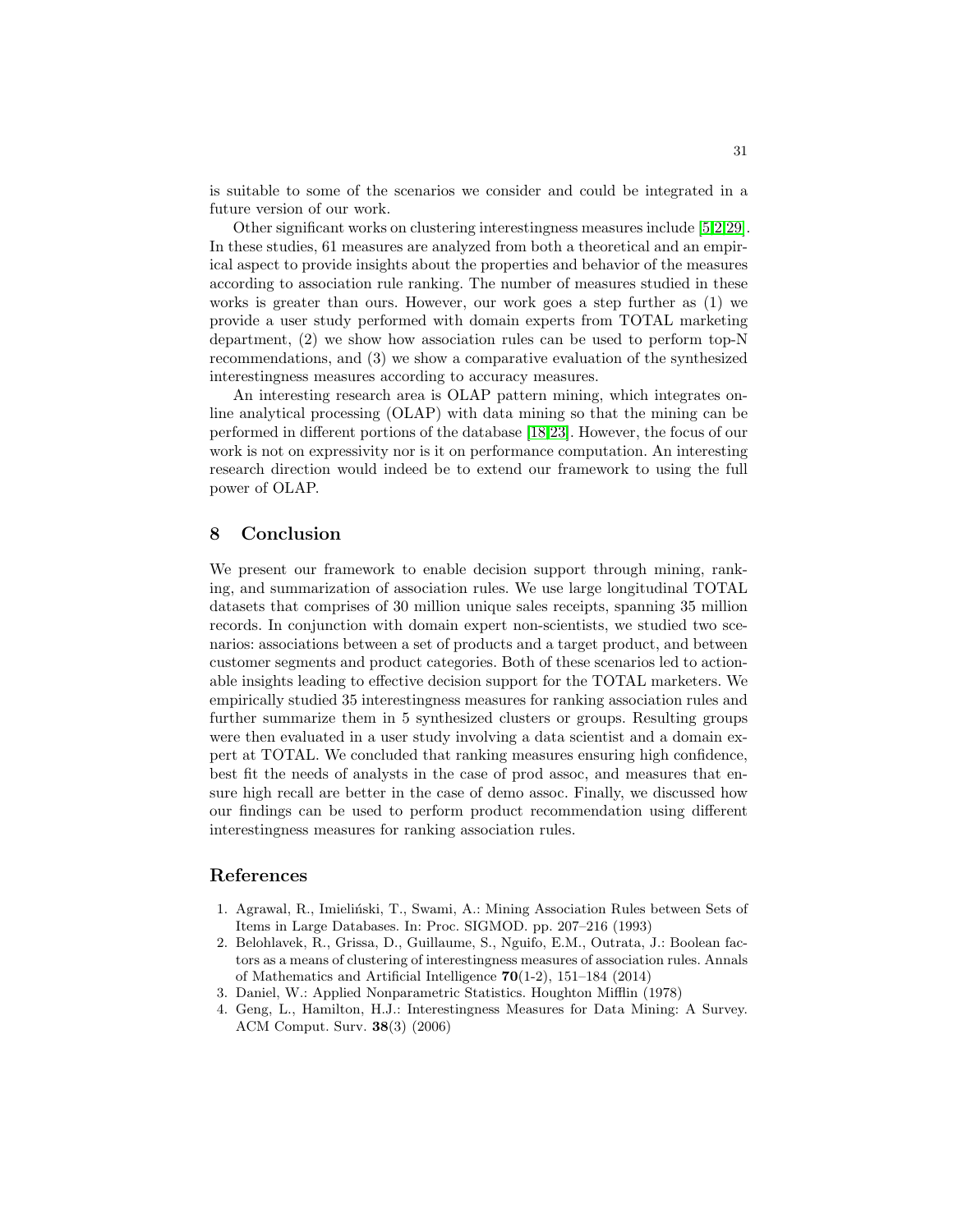- 32 Idir Benouaret et al.
- 5. Grissa, D.: Etude comportementale des mesures d'intérêt d'extraction de connaissances. Ph.D. thesis (2013)
- 6. Gunawardana, A., Shani, G.: Evaluating recommender systems. In: Recommender systems handbook, pp. 265–308. Springer (2015)
- 7. Herlocker, J.L., Konstan, J.A., Terveen, L.G., Riedl, J.T.: Evaluating collaborative filtering recommender systems. ACM Transactions on Information Systems (TOIS)  $22(1)$ , 5–53 (2004)
- 8. Hu, Y., Koren, Y., Volinsky, C.: Collaborative filtering for implicit feedback datasets. In: 2008 Eighth IEEE International Conference on Data Mining. pp. 263–272. Ieee (2008)
- 9. Järvelin, K., Kekäläinen, J.: Cumulated Gain-based Evaluation of IR Techniques. ACM Trans. Inf. Syst. 20(4), 422–446 (2002)
- 10. Kendall, M.G.: A New Measure of Rank Correlation. Biometrika 30(1/2), 81–93 (1938)
- 11. Kim, C., Kim, J.: A recommendation algorithm using multi-level association rules. In: Proceedings IEEE/WIC International Conference on Web Intelligence (WI 2003). pp. 524–527. IEEE (2003)
- 12. Kirchgessner, M., Leroy, V., Amer-Yahia, S., Mishra, S.: Testing interestingness measures in practice: A large-scale analysis of buying patterns. In: 2016 IEEE International Conference on Data Science and Advanced Analytics, DSAA 2016, Montreal, QC, Canada, October 17-19, 2016. pp. 547– 556. IEEE (2016). [https://doi.org/10.1109/DSAA.2016.53,](https://doi.org/10.1109/DSAA.2016.53) [https://doi.org/10.](https://doi.org/10.1109/DSAA.2016.53) [1109/DSAA.2016.53](https://doi.org/10.1109/DSAA.2016.53)
- 13. Kirchgessner, M., Leroy, V., Termier, A., Amer-Yahia, S., Rousset, M.C.: jLCM. <https://github.com/slide-lig/jlcm>, [Online; accessed 27-May-2016]
- 14. Le, T.D., Lo, D.: Beyond Support and Confidence: Exploring Interestingness Measures for Rule-Based Specification Mining. In: Proc. SANER. pp. 331–340 (2015)
- 15. Lenca, P., Vaillant, B., Meyer, P., Lallich, S.: Association Rule Interestingness Measures: Experimental and Theoretical Studies. In: Quality Measures in Data Mining, pp. 51–76. Springer (2007)
- 16. Leroy, V., Kirchgessner, M., Termier, A., Amer-Yahia, S.: Toppi: An efficient algorithm for item-centric mining. Inf. Syst. 64, 104-118 (2017). [https://doi.org/10.1016/j.is.2016.09.001,](https://doi.org/10.1016/j.is.2016.09.001) [https://doi.org/10.1016/j.is.2016.](https://doi.org/10.1016/j.is.2016.09.001) [09.001](https://doi.org/10.1016/j.is.2016.09.001)
- 17. Liu, G., Feng, M., Wang, Y., Wong, L., Ng, S.K., Mah, T.L., Lee, E.J.D.: Towards Exploratory Hypothesis Testing and Analysis. In: Proc. ICDE. pp. 745–756 (2011)
- 18. Messaoud, R.B., Rabaséda, S.L., Boussaid, O., Missaoui, R.: Enhanced mining of association rules from data cubes. In: DOLAP 2006, ACM 9th International Workshop on Data Warehousing and OLAP, Arlington, Virginia, USA, November 10, 2006, Proceedings. pp. 11–18 (2006). [https://doi.org/10.1145/1183512.1183517,](https://doi.org/10.1145/1183512.1183517) <https://doi.org/10.1145/1183512.1183517>
- 19. ichi Minato, S., Uno, T., Tsuda, K., Terada, A., Sese, J.: A Fast Method of Statistical Assessment for Combinatorial Hypotheses based on Frequent Itemset Enumeration. Lect. Notes Artif. Int. 8725, 422–436 (2014)
- 20. Pasquier, N., Bastide, Y., Taouil, R., Lakhal, L.: Discovering Frequent Closed Itemsets for Association Rules. In: Proc. ICDT. pp. 398–416 (1999)
- 21. Pei, J., Han, J., Mao, R.: Closet: An Efficient Algorithm for Mining Frequent Closed Itemsets. In: Proc. SIGMOD. pp. 21–30 (2000)
- 22. Piatetsky-Shapiro, G.: Knowledge Discovery in Databases. Menlo Park, CA: AAI/MIT (1991)